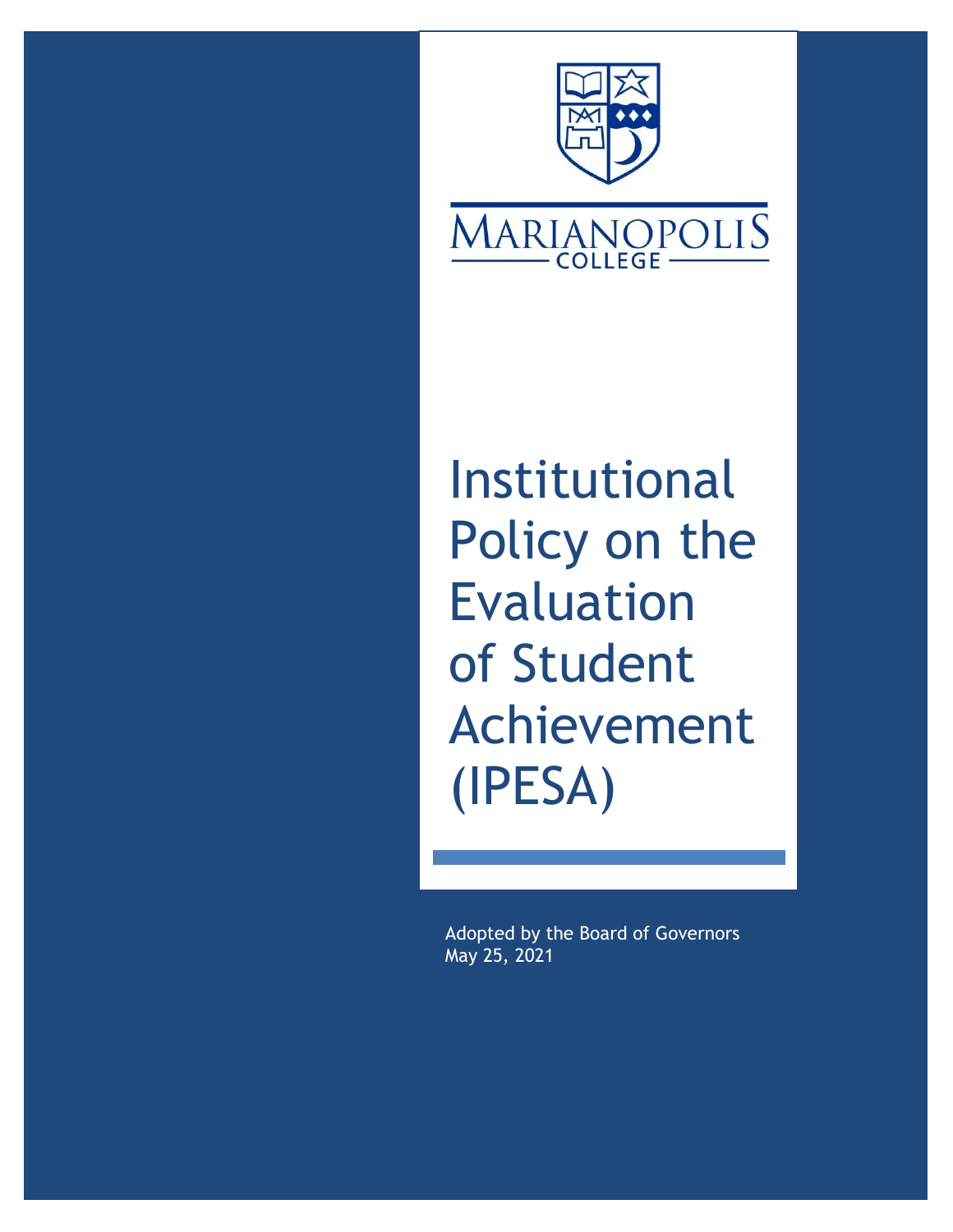# **Table of Contents**

| 1. |                                                                            |  |  |
|----|----------------------------------------------------------------------------|--|--|
| 2. |                                                                            |  |  |
|    |                                                                            |  |  |
|    |                                                                            |  |  |
|    |                                                                            |  |  |
|    |                                                                            |  |  |
| 3. |                                                                            |  |  |
|    |                                                                            |  |  |
|    | 3.2.                                                                       |  |  |
|    | 3.3.                                                                       |  |  |
|    | 3.4.                                                                       |  |  |
|    | Ministerial Examination of College English (English Exit Exam)  11<br>3.5. |  |  |
|    | 3.6.                                                                       |  |  |
|    | 3.7.                                                                       |  |  |
|    | 3.8.                                                                       |  |  |
|    |                                                                            |  |  |
| 4. |                                                                            |  |  |
|    |                                                                            |  |  |
|    |                                                                            |  |  |
|    | 4.3.                                                                       |  |  |
|    | 4.4.                                                                       |  |  |
|    |                                                                            |  |  |
| 5. |                                                                            |  |  |
|    | 5.1.                                                                       |  |  |
|    | 5.2.                                                                       |  |  |
|    | 5.3.                                                                       |  |  |
|    | 5.4.                                                                       |  |  |
| 6. |                                                                            |  |  |
|    |                                                                            |  |  |
|    |                                                                            |  |  |
| 7. |                                                                            |  |  |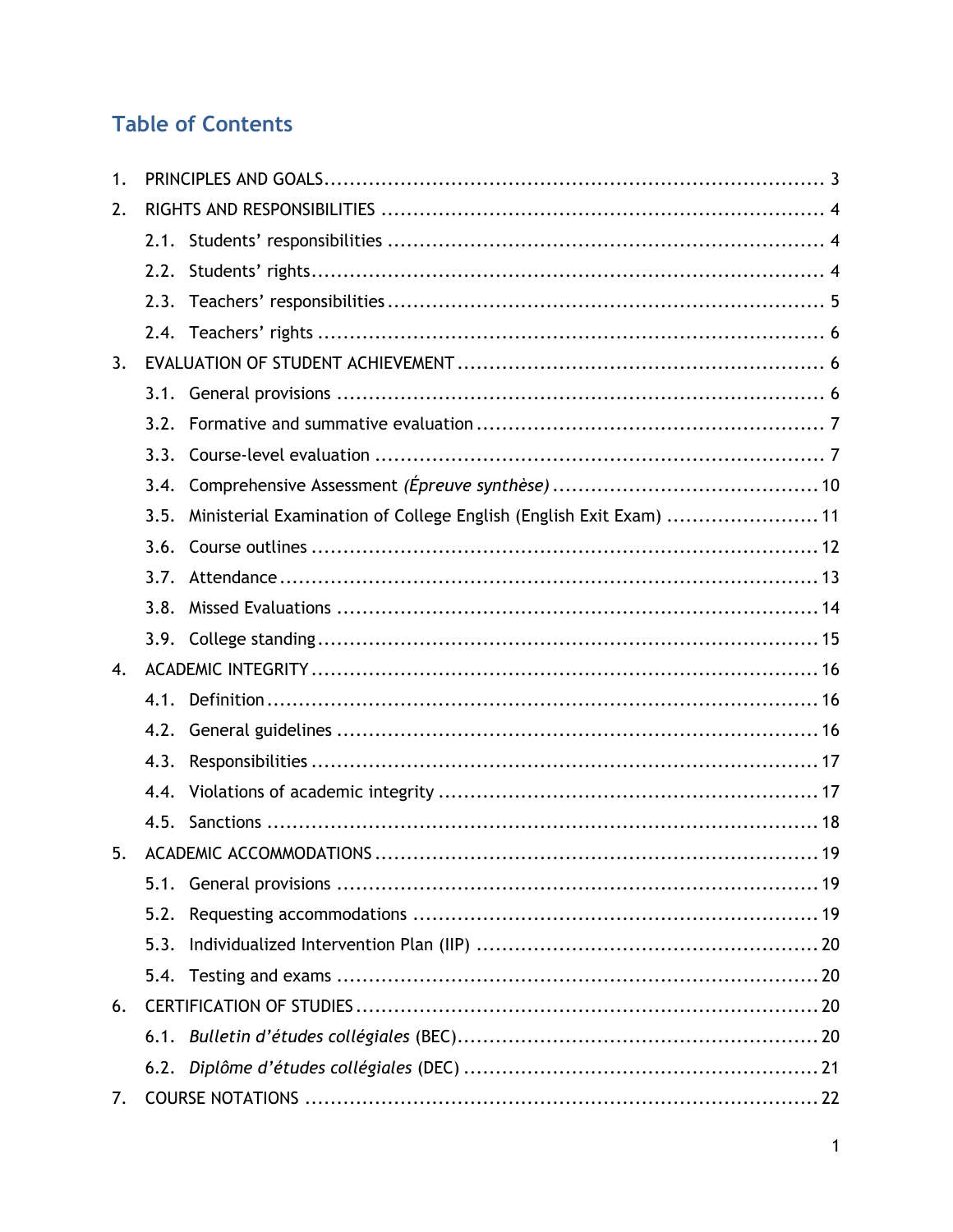| 8. |      |                                                                                          |  |
|----|------|------------------------------------------------------------------------------------------|--|
|    |      |                                                                                          |  |
|    |      |                                                                                          |  |
| 9. |      |                                                                                          |  |
|    |      |                                                                                          |  |
|    |      |                                                                                          |  |
|    |      |                                                                                          |  |
|    |      |                                                                                          |  |
|    | 9.5. |                                                                                          |  |
|    |      |                                                                                          |  |
|    | 9.7. |                                                                                          |  |
|    |      |                                                                                          |  |
|    |      |                                                                                          |  |
|    |      |                                                                                          |  |
|    |      |                                                                                          |  |
|    |      |                                                                                          |  |
|    |      |                                                                                          |  |
|    |      |                                                                                          |  |
|    |      | 12.2. Incomplete: list of professionals qualified to provide supporting documentation 33 |  |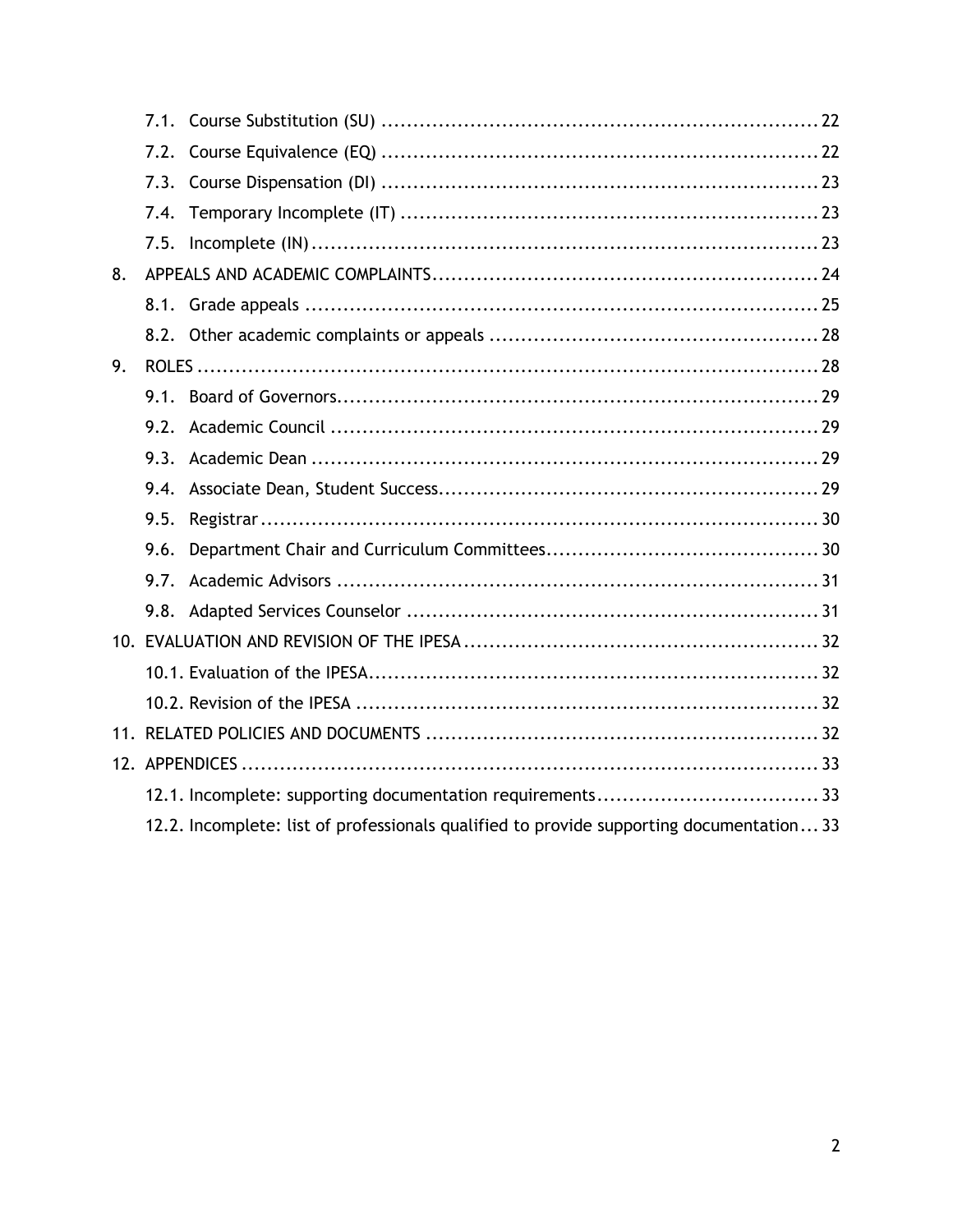## <span id="page-3-0"></span>**1. PRINCIPLES AND GOALS**

The Institutional Policy on the Evaluation of Student Achievement (IPESA) provides the principles and methods concerning the evaluation of student achievement, which reflect the Vision and Mission of Marianopolis College and are in conformity with regulatory requirements.

This Policy sets forth the regulations and practices that enable the assessment of learning outcomes through progressive and systematic evaluation. It seeks to ensure fairness and equity within and among the disciplines and academic programs of the College.<sup>1</sup> The official and most up-to-date version of this document is available on marianopolis.edu/IPESA and supersedes any other document or practice related to student evaluation at the College. Where relevant or appropriate, this Policy may refer to other College documents.

The goals of the Policy are to ensure that:

- students' and teachers' rights and responsibilities are clearly stated
- evaluations measure students' achievement of program competencies
- guidelines are provided with respect to academic integrity
- processes related to academic accommodations are described
- the process for certification of studies is clear
- processes related to notations appearing on the student's transcript are clearly described
- mechanisms for appeals and academic complaints are provided
- roles of relevant academic and administrative bodies or individuals are identified
- a process exists for the evaluation and revision of the IPESA.

All students, teachers and members of management and staff are responsible for knowing and adhering to the provisions of the IPESA.

The official language of education at the College is English. As reflected in the Language Policy, the College places great importance on literacy and English proficiency and seeks to foster students' intellectual and personal development through mastery of language. Where applicable or appropriate, assessment of all learning activities shall be attentive to the three criteria set by the Ministry of Education for the English Exit Exam: comprehension and insight; organization of response; and expression.

 <sup>1</sup> CEEC, Evaluating Institutional Policies on the Evaluation of Student Achievement General Guidelines (January 1994), p. 13, www.ceec.gouv.qc.ca/documents/1994/01/piea\_cadre-reference\_1994-01-11\_anglais.pdf.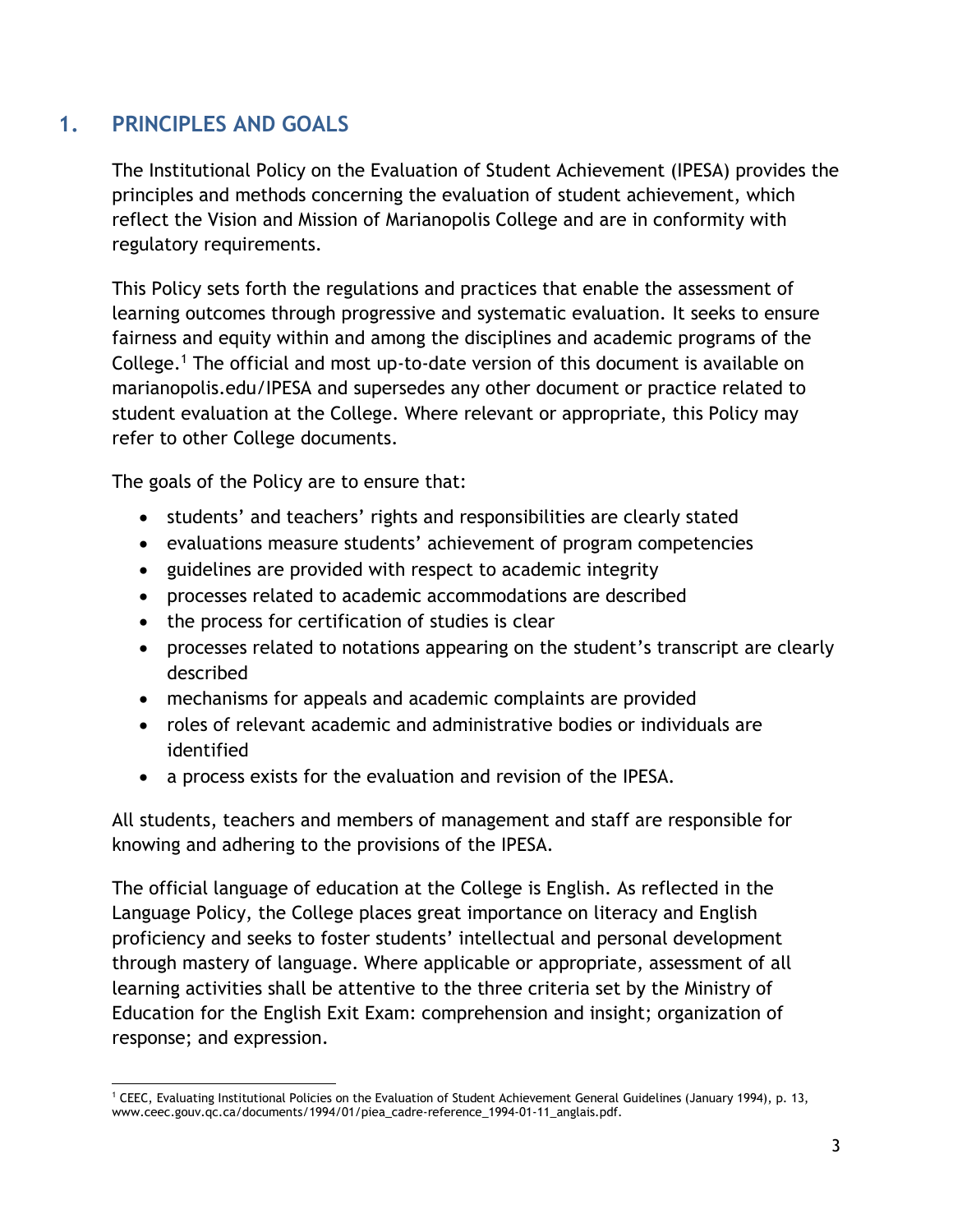## **2. RESPONSIBILITIES AND RIGHTS**

<span id="page-4-0"></span>The following are the key responsibilities and rights of students and teachers with respect to the evaluation of student achievement.

## **2.1. Students' responsibilities**

<span id="page-4-1"></span>Students are expected to take an active role in their education, to demonstrate academic integrity in their work, and to be accountable for their academic success.

As such, students are responsible for:

- 2.1.1. adhering to the provisions of the IPESA
- 2.1.2. understanding the requirements of their particular programs
- 2.1.3. having the necessary course material and being equipped to participate actively in class
- 2.1.4. knowing the objectives, requirements, and evaluation procedures in all their courses, as documented in course outlines and staying informed of instructions and announcements regarding their courses throughout the semester
- 2.1.5. knowing key academic processes and their related timelines and deadlines, e.g., confirmation of attendance, course drop date, final exam schedule, etc.
- 2.1.6. confirming and verifying their registration in each course each semester
- 2.1.7. keeping a copy of all preparatory work, course notes, and any course work that has been returned until a year after the final grade for the course has been given.

### **2.2. Students' rights**

<span id="page-4-2"></span>Students have the right to:

- 2.2.1. access the IPESA
- 2.2.2. be evaluated based on the competencies of the program and the objectives of each particular course
- 2.2.3. receive timely feedback and grades on evaluations
- 2.2.4. receive an indication of their performance to date in their courses in the early weeks of the semester
- 2.2.5. consult their evaluations and final end-of-term work until one year after the end of the semester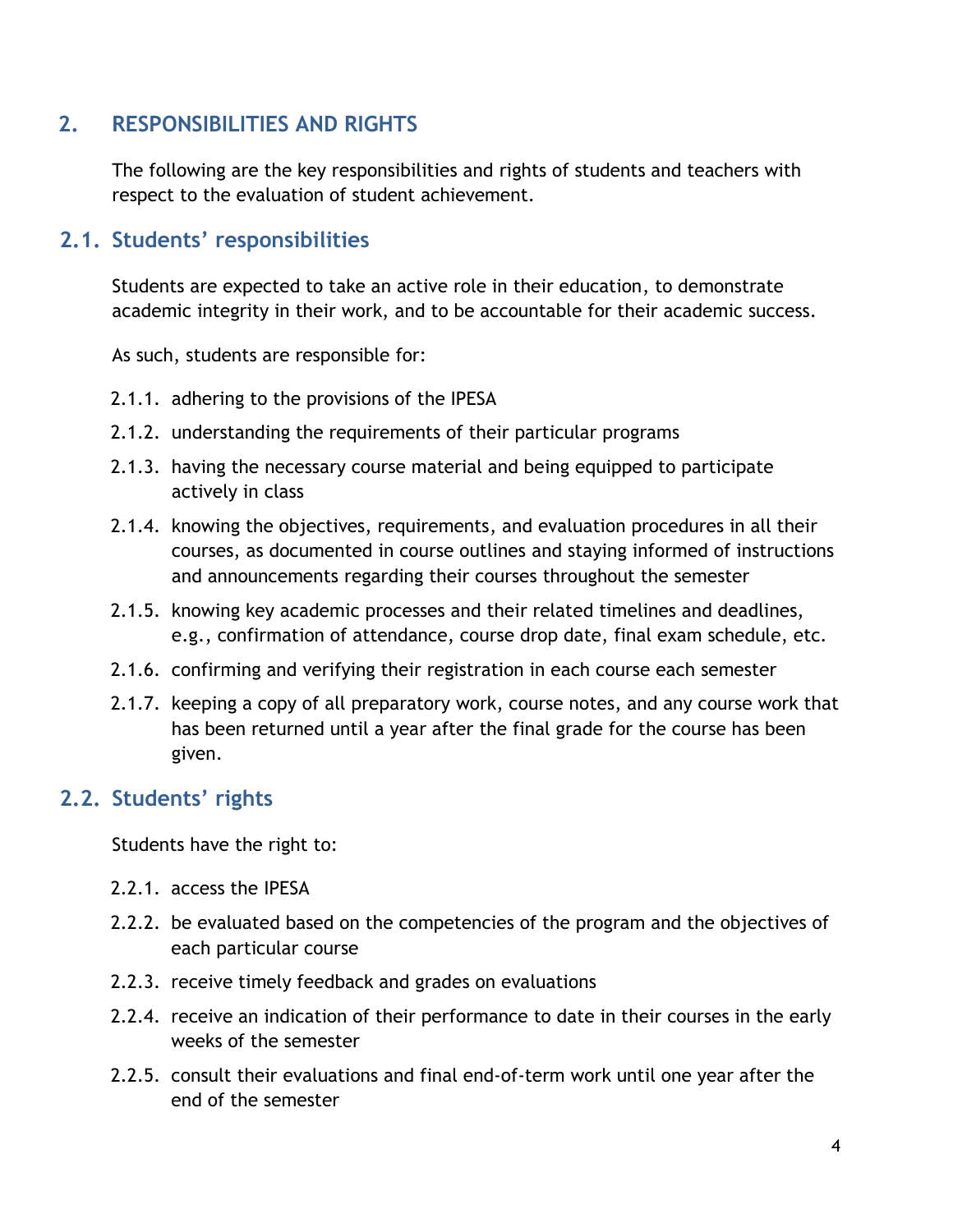2.2.6. appeal grades or lodge an academic complaint or appeal related to the application of the IPESA, within the prescribed timelines.

# **2.3. Teachers' responsibilities**

<span id="page-5-0"></span>Teachers have a central role in determining the methods of evaluation appropriate to a particular course and in assessing student achievement. The Office of the Academic Dean shall oversee teachers' fulfillment of their professional responsibilities.

Teachers are responsible for:

- 2.3.1. conforming to the Ministry of Education requirements, the IPESA and other College policies and processes and any departmental rules or guidelines related to student evaluation
- 2.3.2. designing their courses to ensure the best conditions for students to achieve the competencies of the program and the objectives of the course
- 2.3.3. planning courses that respect the Ministry weighting (*pondération*) between class, laboratory and personal study hours; for example, the weighting of (3-2- 3) means three hours of class, two hours of lab and three hours of outside class work, which includes preparation for exams
- 2.3.4. conducting formative and summative evaluations in order to provide both informal and structured feedback
- 2.3.5. evaluating students on the fulfillment of the objectives and requirements of their courses, as stated in the course outline
- 2.3.6. grading and returning assignments in a timely manner
- 2.3.7. providing students with access to ongoing feedback and opportunities for support by:
	- i. posting their office hours, in print and online at the beginning of each semester using the College's online course management system and being available to discuss with students difficulties encountered in the course, performance on assignments and tests, and other courserelated matters
	- ii. using the College's online course management system to record students' grades in a timely manner as evaluations are graded throughout the semester
- 2.3.8. submitting final grades according to given procedures and deadlines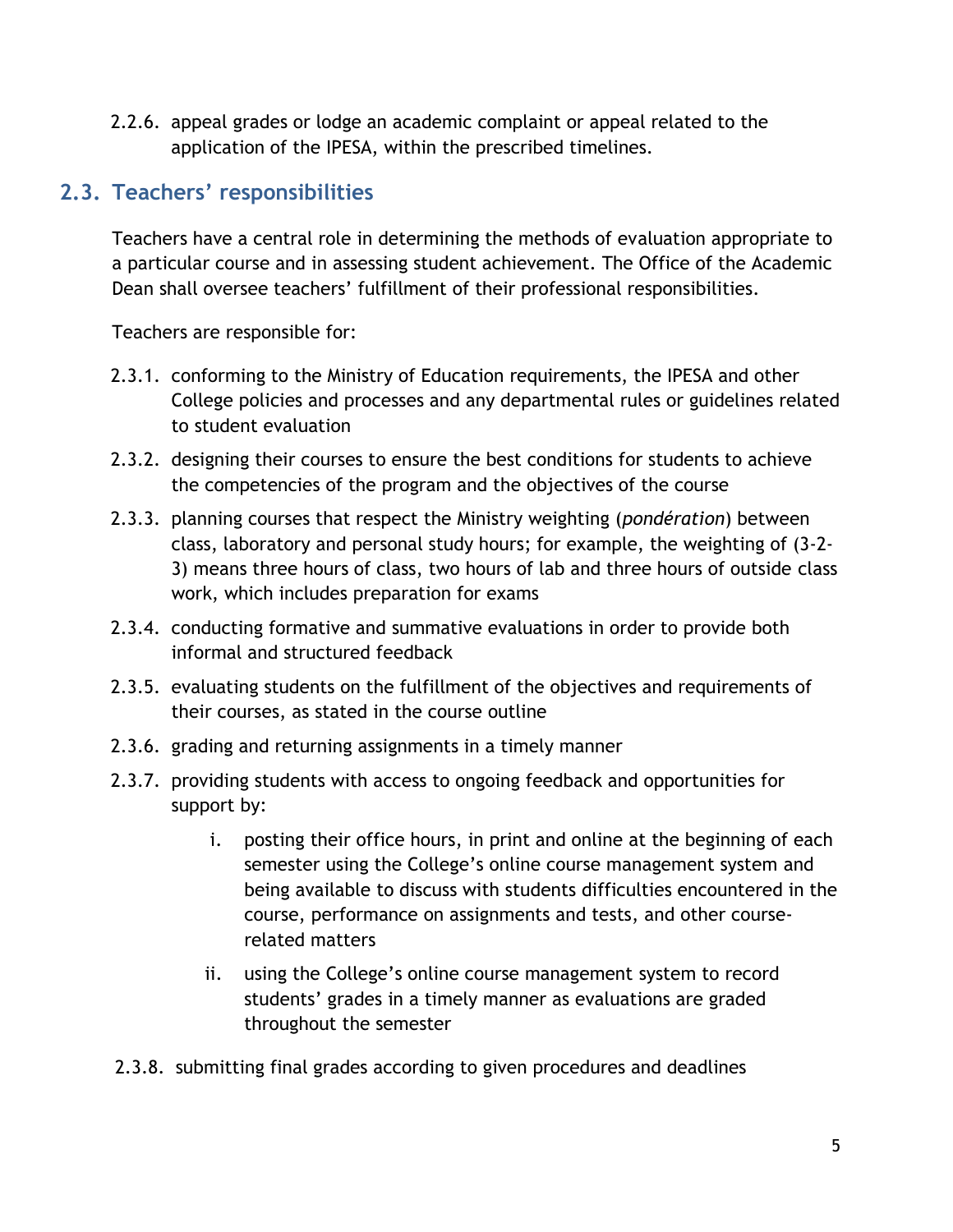2.3.9. protecting the confidentiality of students' grades according to College policies and established procedures.

## **2.4. Teachers' rights**

<span id="page-6-0"></span>Teachers have the right to:

- 2.4.1. determine all aspects of methods, content, and procedures of evaluation procedures within the constraints of the Ministerial regulations, the IPESA, and other College policies and departmental rules and guidelines
- 2.4.2. plan their courses in accordance with the content and methodology as specified above
- 2.4.3. access pertinent Ministry regulations, the IPESA, and any related policies and guidelines
- 2.4.4. formally participate in the formulation, implementation, and review of the IPESA and other related College policies and guidelines, as applicable.

# <span id="page-6-1"></span>**3. EVALUATION OF STUDENT ACHIEVEMENT**

## <span id="page-6-2"></span>**3.1. General provisions**

- 3.1.1. Course evaluations measure the level of attainment of the program competencies that the course is designed to address, as well as other learning objectives and relevant material stated on the course outline.
- 3.1.2. Evaluation criteria must be consistent with course and program objectives, standards, and competencies as set out by the College and the Ministry of Education.
- 3.1.3. In order to provide students with meaningful and sufficient feedback to allow them to make any necessary adjustments to study methods, students must be evaluated by a minimum of three graded evaluations distributed throughout the semester.
- 3.1.4. At least one course evaluation, either formative or summative, should be scheduled early enough in the semester to allow students sufficient time to adjust their study methods, consult with their teachers, and seek out, if necessary, support services.
- 3.1.5. The percentage value of any single evaluation must reflect its relative importance in the attainment of the objectives of the course.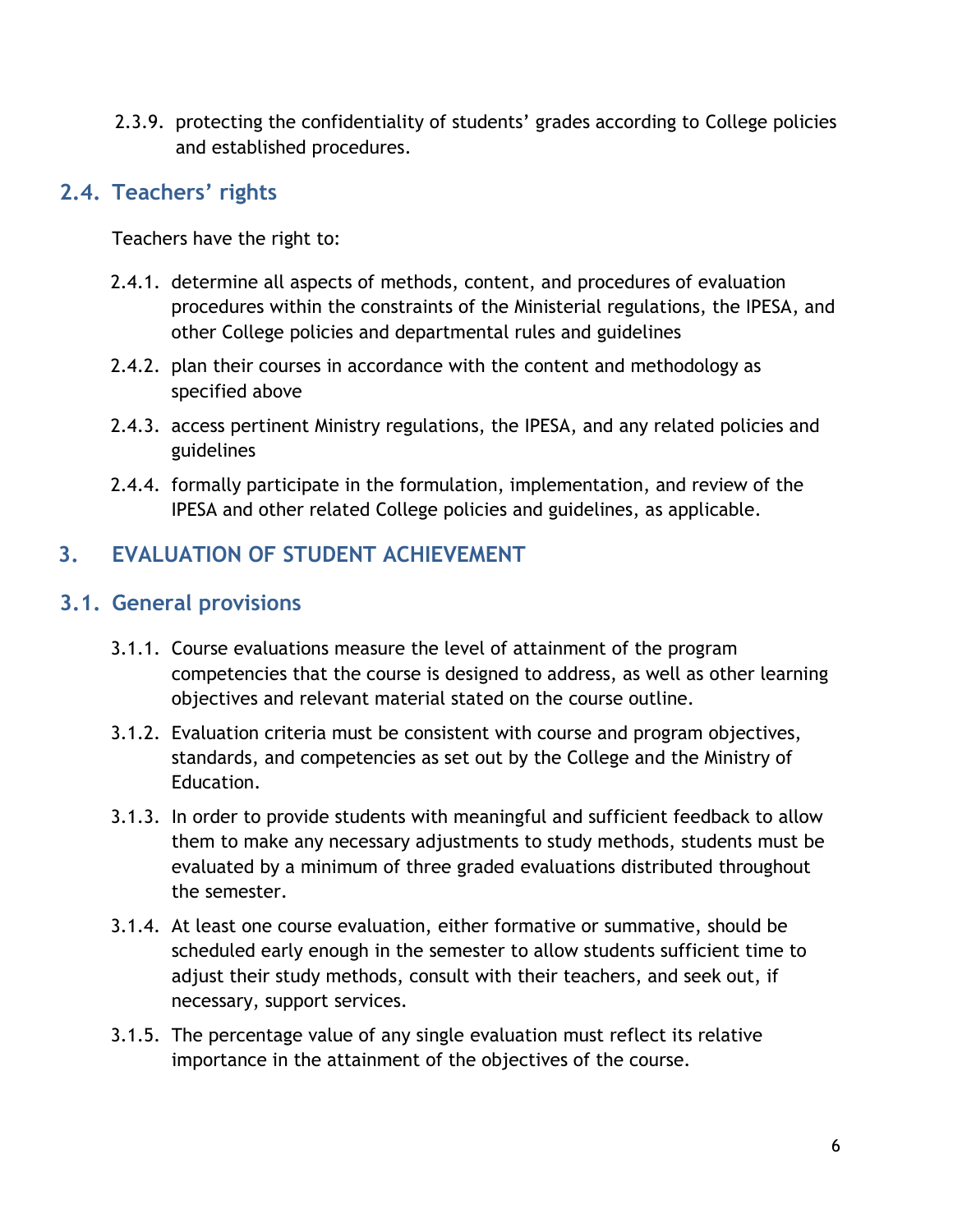- 3.1.6. Once an evaluation has been graded, it cannot be redone to increase the grade.
- 3.1.7. Giving additional assignments to increase grades, awarding bonus grades, and other practices that unfairly advantage students in a course are not permitted.
- 3.1.8. Given the impact of the first semester on subsequent academic success, evaluations in that semester should be adapted to encompass specific measures that foster greater academic success in a context of transitioning to post-secondary education, e.g., variable weighting scenarios and one or more pieces of evaluation in the early weeks of the semester.
- 3.1.9. All evaluation material that is not returned to the student must be retained by the teacher for at least one year following the end of semester. In the case of oral presentations, detailed notes, recordings, or other means of responding to a possible grade appeal must be kept by the teacher for at least one year following the end of the semester.

## **3.2. Formative and summative evaluation**

<span id="page-7-0"></span>Evaluation in all courses should encompass both formative and summative evaluations.

- 3.2.1. Formative evaluation
	- i. Formative evaluation supports student learning by providing feedback to both students and teachers on the strengths and weaknesses of a student's performance, common misconceptions, frequent errors, and areas for potential improvement.
	- ii. The effectiveness of the formative evaluation lies in the frequency and the quality of the feedback that is provided, orally or in writing.
- <span id="page-7-1"></span>3.2.2. Summative evaluation
	- i. Summative evaluation provides a graded assessment of student learning at regular intervals of the course.
	- ii. Summative evaluation tasks are graded and contribute a percentage weight to the final grade; such tasks may incorporate a formative component to provide additional feedback to the students on their learning.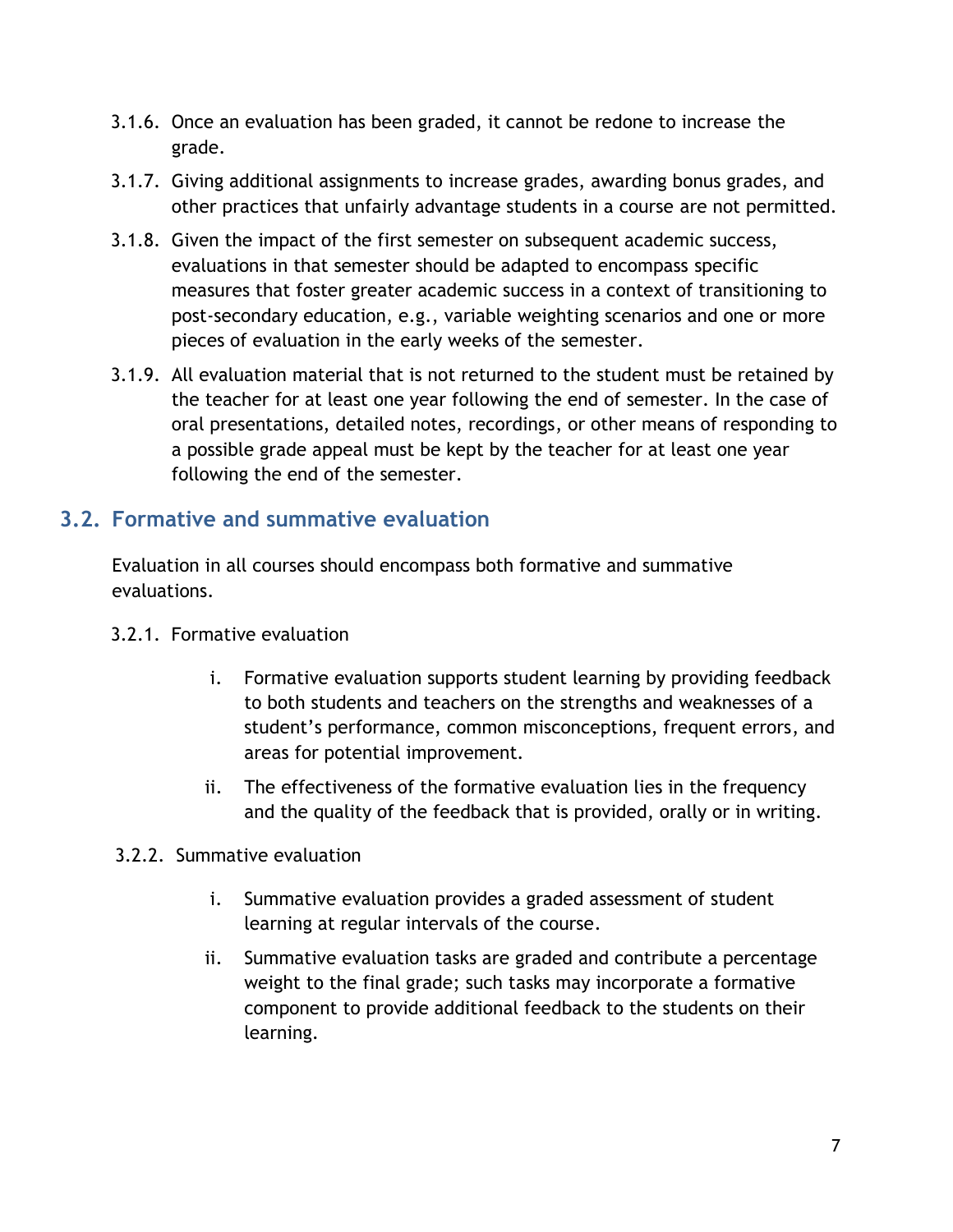## **3.3. Course-level evaluation**

#### 3.3.1. Methods of evaluation

Methods of evaluation should be consistent with the nature, content, and required competencies of the course and must be equitable, clear, and in line with Ministerial regulations, College policies, and departmental rules and guidelines.

#### 3.3.2. Participation grades

Given the nature of the specific objectives of certain courses, the achievement of a standard related to participation may be accorded a certain percentage up to 10% of the final grade. The percentage value for participation and the criteria on which the participation grade is based must be specified on the course outline. Attendance cannot be used as the only criterion to measure participation.

#### 3.3.3. Submission deadlines

- i. Assignments are due on the date specified by the teacher. Teachers are not obliged to accept late assignments. Late assignments, if accepted, will be subject to the penalties specified on the course outline or instructions of individual assignments.
- ii. Students who have a serious circumstance or illness that affects their ability to submit work on time should contact the teacher as soon as possible. Students may be required to provide documentation concerning the reason why the work could not be submitted on time to the teacher and/or the Office of the Associate Dean, Student Success. If the situation is expected to be ongoing or it affects work in more than one course, the student must contact the Office of the Associate Dean, Student Success.

#### 3.3.4. Final evaluations

i. The final evaluation in a course must attest to the student's overall attainment of the program competencies that the course is designed to address. The format of the final evaluation will be specified in the course outline; it may include a combination of related evaluation components.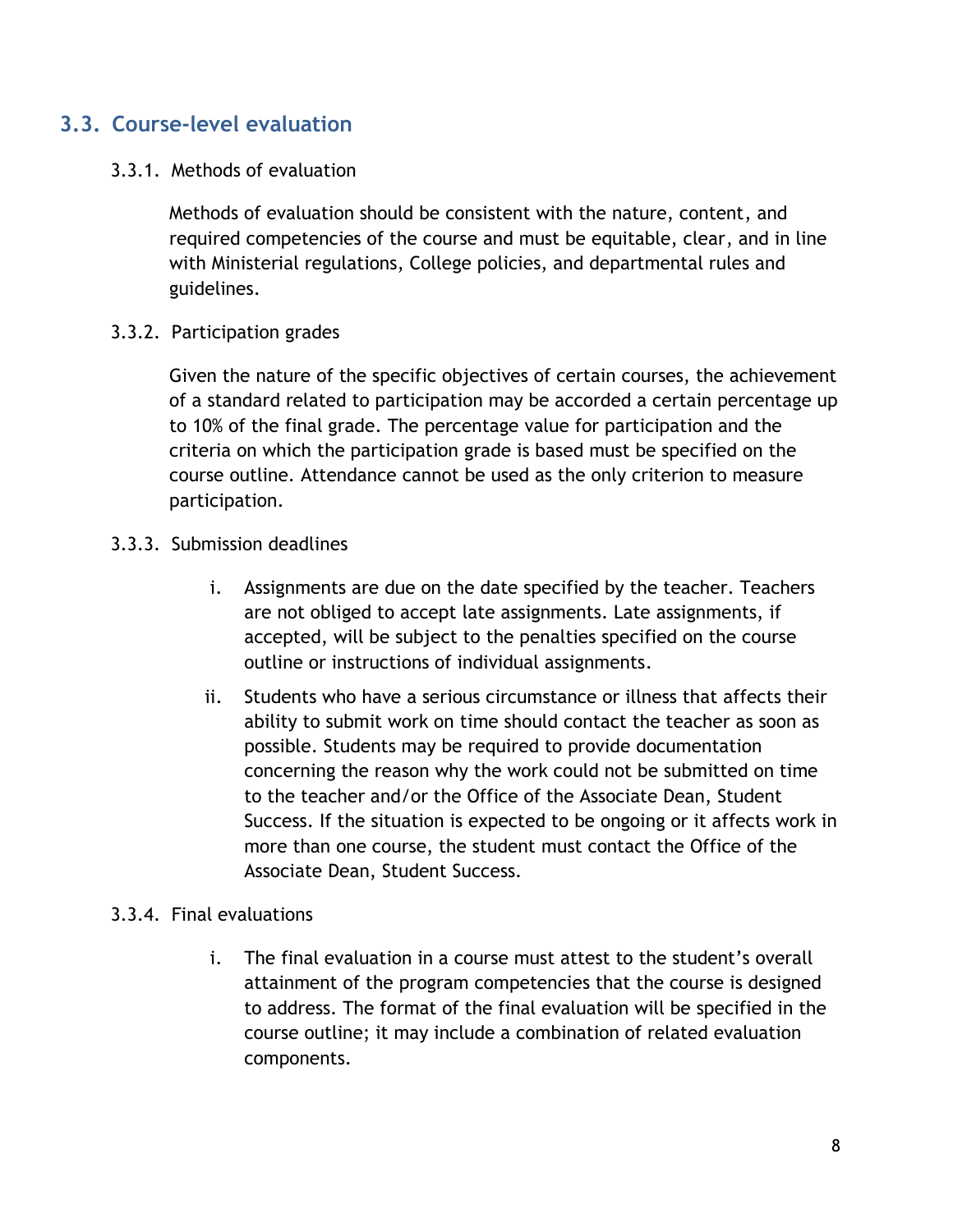- ii. Given that all courses must have a final evaluation of sufficient weight to impact the successful completion of the course, the final evaluation must have a minimum weight of 30%.
- iii. All final evaluations, including examinations held in-class and those held in the final examination period, must follow the College's Examination Rules.
- iv. The schedule for examinations that are held during the final exam period will be made available to students six weeks prior to the last day of the semester.
- v. Some final evaluations will be scheduled during the last weeks of classes.
- 3.3.5. Final grades
	- i. Final grades are reported in percentage value. The passing grade in any course is sixty percent (60%).
	- ii. In certain courses, students may be required to achieve a minimum grade in each of multiple components in order to pass the course (e.g., lab component and theory component). Such a requirement must be stated in the course outline and the maximum possible grade that can be achieved in the course when this condition is not met must also be specified.
	- iii. The notation "EC" (*échec*) accompanies any grade below 60% and denotes a failure. Failed courses carry no credit value.
	- iv. As a reference, the following grading scale is indicated:

| A   | $90 - 100$ | Excellent                |
|-----|------------|--------------------------|
| В   | $80 - 89$  | Very Good                |
| C.  | $70 - 79$  | Good                     |
| D.  | $60 - 69$  | Pass                     |
| E/F | below 60   | Unsatisfactory (failure) |

- v. The notation "RE" (*réussite*) denotes successful completion of a pass/fail activity.
- vi. Final grades must be submitted in the manner and by the date specified by the Office of the Academic Dean.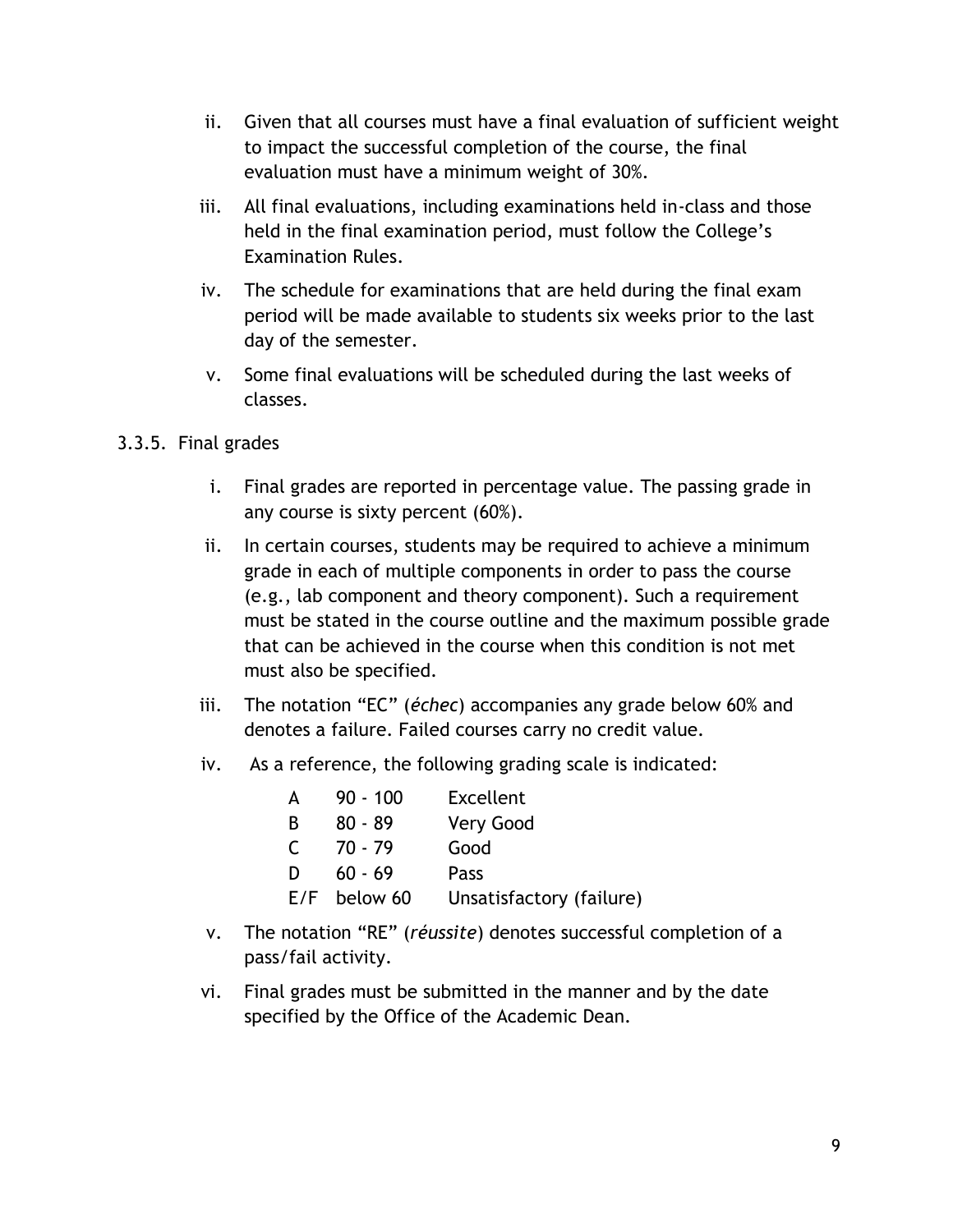#### 3.3.6. R Score

- i. The R Score is a measure used to gauge students' academic performance in College. It is calculated by the *Bureau de coopération interuniversitaire* (BCI) and is used to determine, in whole or in part, admission to most university programs in Quebec.
- ii. The R Score is a comparative measure based on the student's grade, the group average, and the group strength.
- iii. The College determines the evaluation groups for the calculation of the R Score with the objective of ensuring fairness for the overall student population at the College.
- iv. For multi-section courses, all sections of the same course are usually grouped together to reduce statistical distortions. The College monitors grade equity on a regular basis to ensure fairness in this practice.
- v. Students receive an R Score for each course, including failed courses, unless there are fewer than six final grades of 50% or more in an evaluation group. No R Score is calculated for remedial courses.
- vi. The overall R Score is a weighted average of the individual R Scores for all courses. The program R Score is a weighted average of the individual R scores for all courses that are linked to a student's current program.
- vii. The R Score is cumulative and is updated and made available to students throughout the year. The R Score is recalculated for the previous five semesters with every update.

#### 3.3.7. Confidentiality of grades

- i. Grades are confidential and cannot be posted publicly.
- ii. The only College employees who will have access to students' grades are those who require them to fulfill their duties.

## <span id="page-10-0"></span>**3.4. Comprehensive Assessment** *(Épreuve synthèse)*

3.4.1. Successful completion of the Comprehensive Assessment attests to students' mastery of the program objectives and standards and the successful integration of knowledge acquired in program specific and general education courses. It is a Ministerial requirement that all students must successfully complete in order to graduate with a diploma in their program.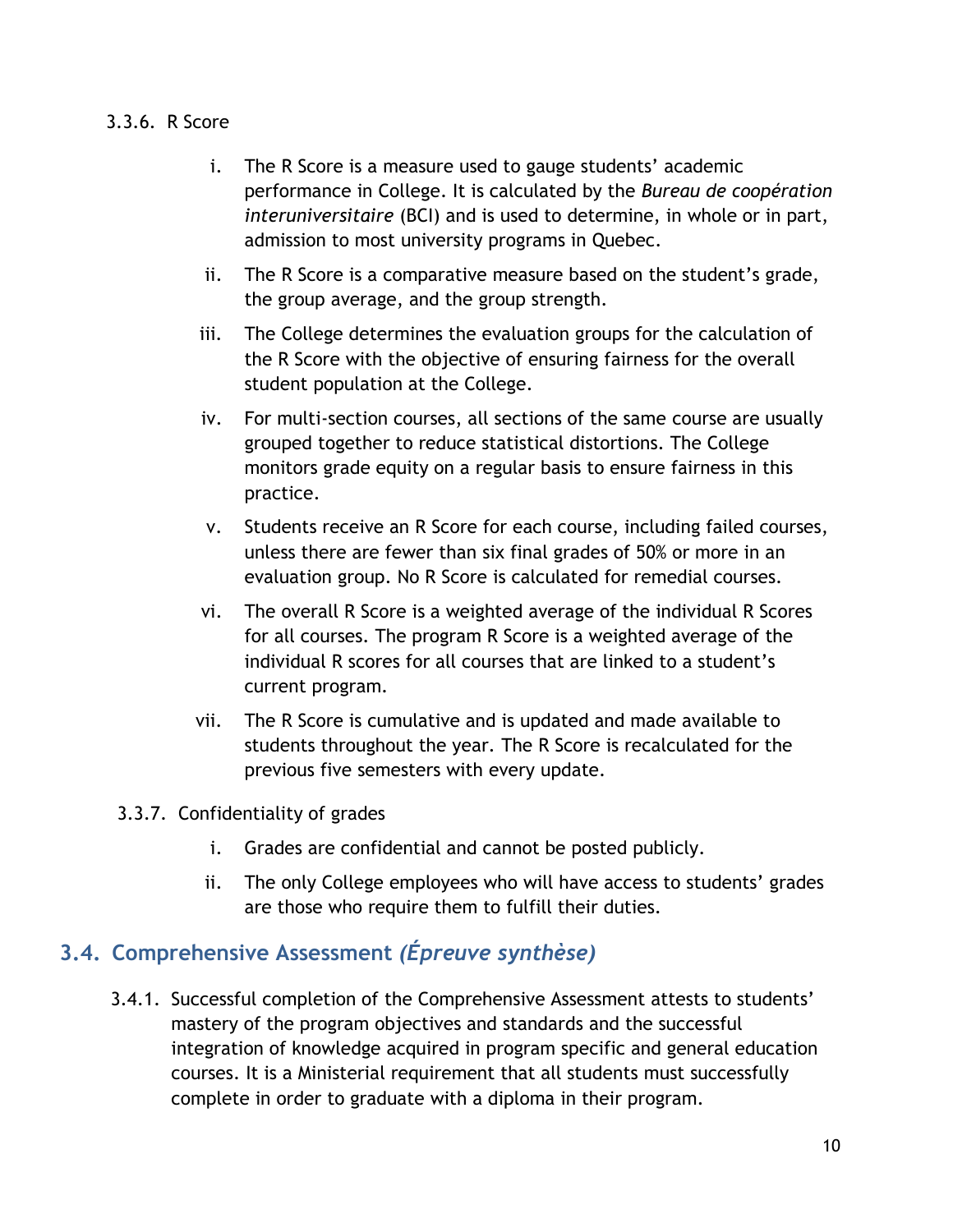- 3.4.2. The assessment may take the form of an examination, essay, performance, portfolio, or other appropriate academic activity. Students are provided with information regarding the process for completing the Comprehensive Assessment in their final semester, which may be a Summer semester. Students do not need to register for the Comprehensive Assessment. The Comprehensive Assessment is either completed through a program specific academic activity or a dedicated program course. Students can consult their Program Coordinator or an Academic Advisor with any questions regarding the Comprehensive Assessment.
- 3.4.3. The assessment is graded on a pass/fail basis. Students who fail the Comprehensive Assessment can consult their Program Coordinator or an Academic Advisor regarding the process to follow in order to re-do the assessment
- 3.4.4. Once the assessment is successfully completed, the notation RE (*réussite*) will appear on the *Bulletin d'études collégiales* (BEC). In case of failure, the notation EC (*échec*) will appear on the BEC; once it has been successfully completed, the notation RE (*réussite*) will appear on the BEC and replace any previous EC notation.
- 3.4.5. Procedures related to the approval, composition, preparation, and grading of the Comprehensive Assessment are established by individual programs in consultation with Program Committees and the Associate Dean, Programs.

## <span id="page-11-0"></span>**3.5. Ministerial Examination of College English (English Exit Exam)**

- 3.5.1. Successful completion of the English Exit Exam attests to students' competence in college-level English. It is a Ministerial requirement that all students must successfully complete in order to graduate.
- 3.5.2. The exam takes place several times each year. In order to qualify to register for the English Exit Exam, students must have successfully completed two of the following English courses and be in the process of completing the third: 603-101, 603-102, and 603-103. Students who meet these criteria are automatically registered to take the Examination. Students who do not write or do not pass the Examination after they have been registered for it will be automatically re-registered for it at the following sitting.
- 3.5.3. The examination is graded by the Ministry of Education. Once the exam is successfully completed, the notation RE (*réussite*) will appear on the *Bulletin d'études collégiales* (BEC). In case of failure, the notation EC (*échec*) will appear on the BEC; once it has been successfully completed, the notation RE (*réussite*) will appear on the BEC and replace any previous EC notation.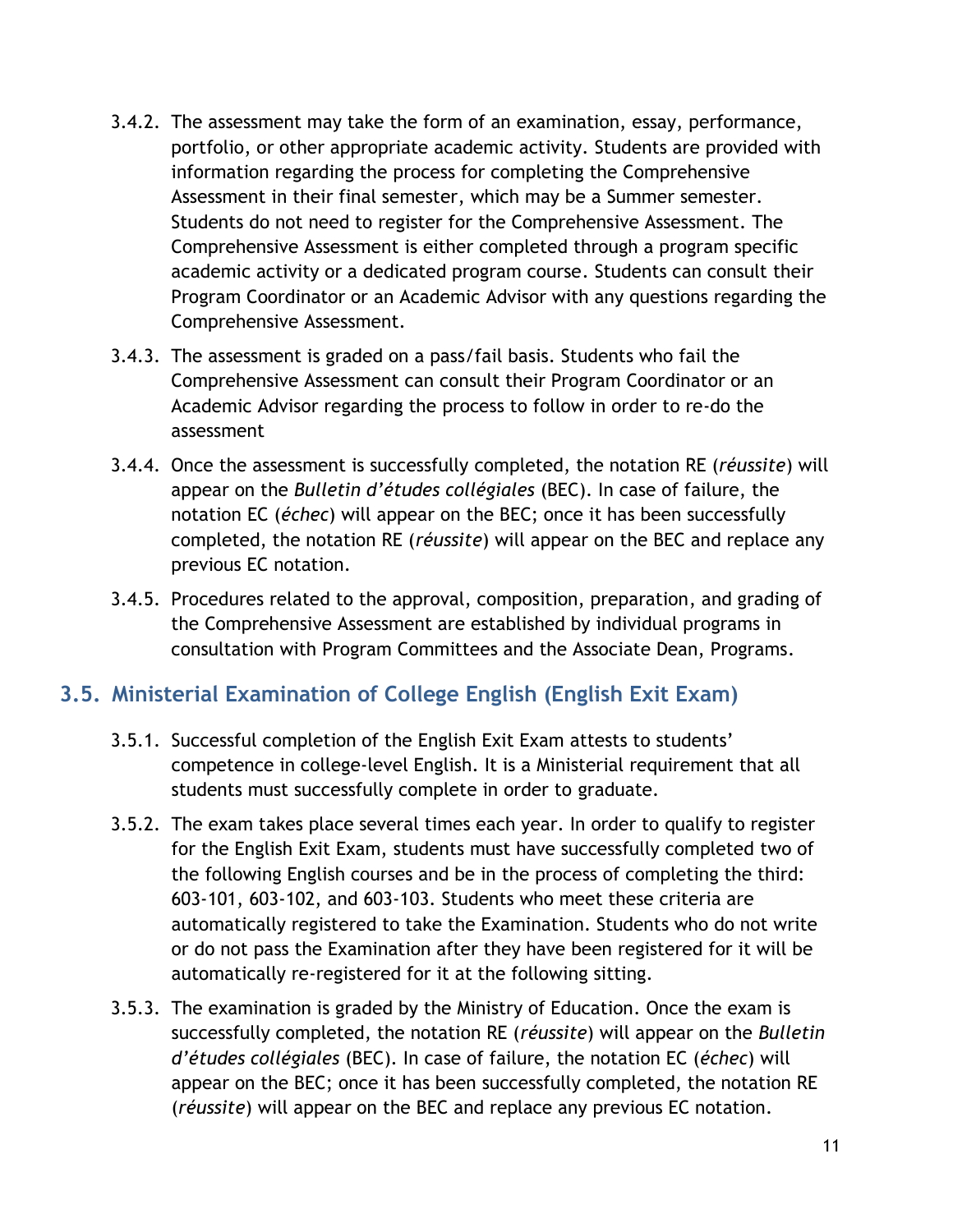## <span id="page-12-0"></span>**3.6. Course outlines**

In conformity with the Ministry of Education's regulations, every student will be provided with an outline for each course at the beginning of the semester. A course outline constitutes an agreement between the teacher and the students that establishes their respective expectations and responsibilities in the context of the course. The course outline provides essential information related to content, objectives, rules, materials, evaluation, and deadlines. Both the teacher and students are responsible for abiding by the course outline. In the event of extraordinary circumstances beyond the College's control, elements of the course outline, including the evaluation scheme, may be modified with approval from the Office of the Academic Dean; in such case, an updated course outline must be provided to students.

The Office of the Academic Dean establishes the procedures for the development and approval of course outlines in consultation with individual departments.

3.6.1. Required content

The following information must appear on every course outline, with respect to the particular course and with respect to the Comprehensive Assessment (*Épreuve synthèse*) if it is a component of the course; if a section combines students registered in more than one course, the following information must be indicated for each corresponding course:

- i. the course number, title, ponderation, content, instructional methods (e.g., lectures, group work, discussion, etc.), objectives, number of credits, prerequisites, technological requirements, and bibliography (i.e. the recommended and/or required texts, materials and other resources for the course)
- ii. the evaluation scheme, the different components that constitute the final evaluation (e.g., lab, performance, oral presentation, essay, etc.), evaluation dates and deadlines, acceptable methods for submitting work and completing evaluations, and policy on late submissions; when only the week of an evaluation is specified, the actual date needs to be communicated to the students in writing within the first two weeks of class
- iii. course specific rules
- iv. standard statements provided by the Office of the Academic Dean such as statements regarding the IPESA, the Language Policy, the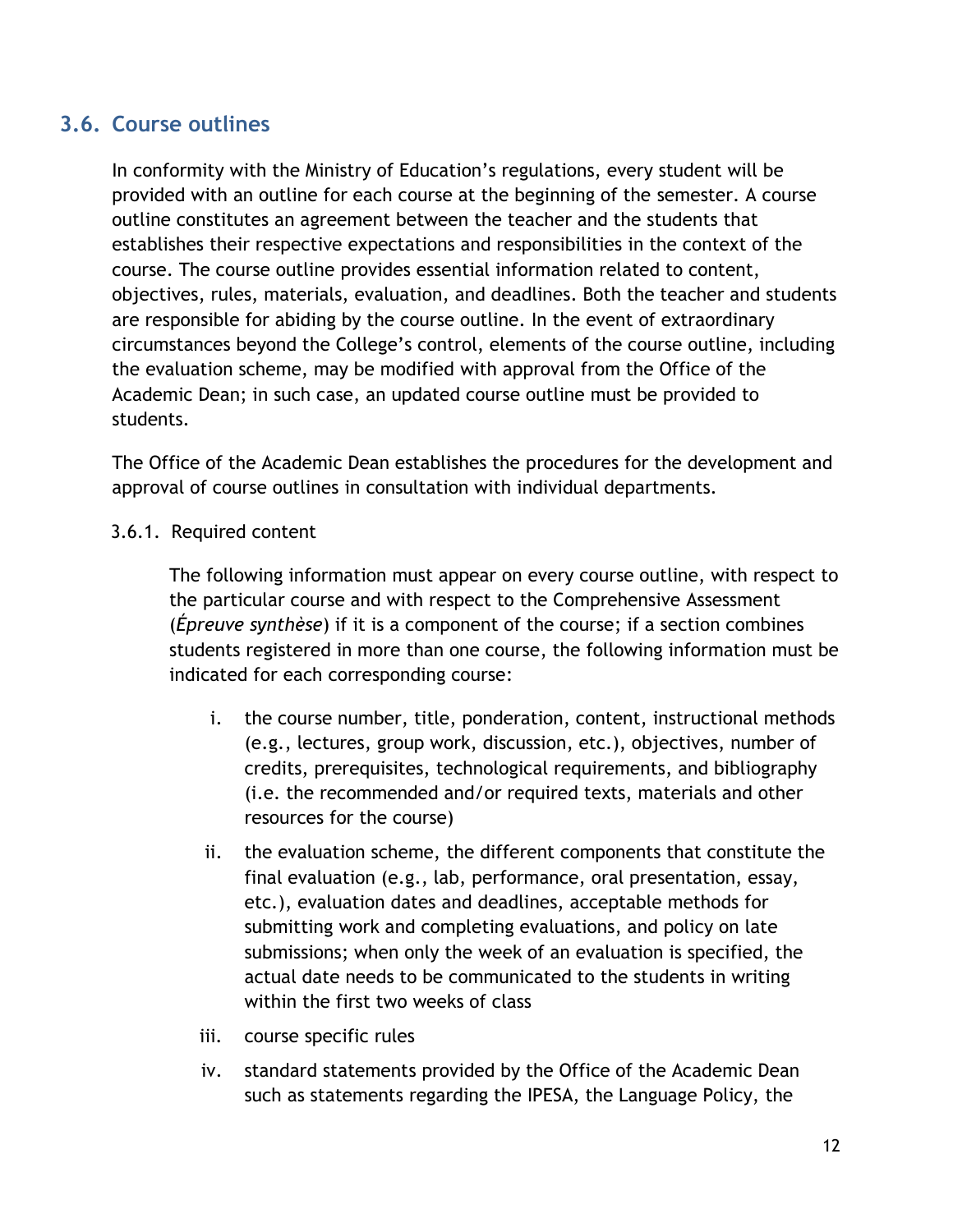Student Code of Conduct, academic integrity and related penalties, copyright, and privacy

- v. date and time of any required activities that take place outside of scheduled class time
- vi. information regarding office hours
- vii. any additional fees related to course activities (e.g., entrance fees, tickets, etc.) as well as materials and software
- viii. relevant elements of departmental rules, if applicable.
- 3.6.2. Dissemination
	- i. Students must be provided with a course outline in electronic format on or before the first day of class.
	- ii. The teacher must review the outline with each class during the first week of class.
	- iii. A copy of the course outline is to be made available to the Office of the Academic Dean.

### <span id="page-13-0"></span>**3.7. Attendance**

- 3.7.1. Attendance is a key component of academic success. Students are expected to attend all classes. In specific courses, as stated in the course outline, attendance may be essential to the achievement of one or more competencies of the course.
- 3.7.2. Students are expected to ensure that they are available during the entire semester, including the final examination period, as defined in the Academic Calendar.
- 3.7.3. In the case of absence for College-sanctioned activities (e.g., athletic competitions, enrichment activities, etc.), students must inform their teachers and the Office of the Associate Dean, Student Success as soon as the dates of their absence are known.
- 3.7.4. In the case of absence for religious holidays, students must inform their teachers and the Office of the Associate Dean, Student Success within 10 school days of the start of the semester.
- 3.7.5. When a student is absent from a class, they remain responsible for all material, instructions, and any other information delivered in the class.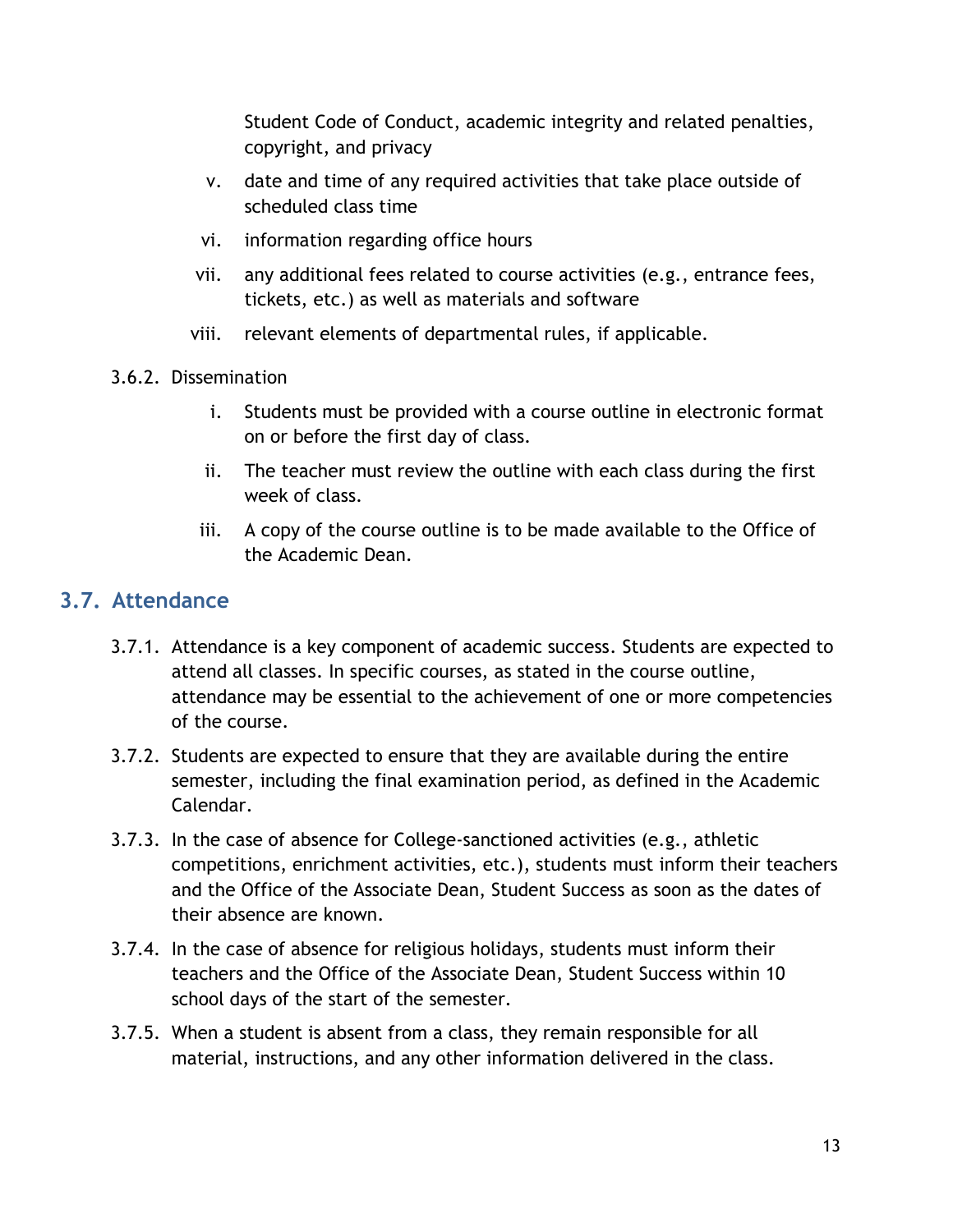- 3.7.6. Students must advise the Office of the Associate Dean, Student Success of any absence from the College of more than three consecutive school days and of absences due to serious illness or a death in the immediate family. Upon receipt of a medical note or other appropriate documentation, the Office of the Associate Dean, Student Success will notify all of the students' teachers of the absence.
- 3.7.7. Teachers should inform the Office of the Associate Dean, Student Success of any students who have missed or plan to miss more than three consecutive classes.

### <span id="page-14-0"></span>**3.8. Missed Evaluations**

- 3.8.1. The right to a make-up for a missed evaluation is not automatic.
- 3.8.2. Students may be permitted to make up the missed evaluation in a manner determined by the teacher; the format of the make-up evaluation may differ from that of the missed evaluation.
- 3.8.3. Students who miss a deadline or an evaluation must inform the teacher immediately and provide their teacher and/or the Office of the Associate Dean, Student Success with supporting documentation. The Office of the Associate Dean, Student Success may request additional documentation.
- 3.8.4. Teachers may provide make-up evaluations for students in satisfactory College standing who miss in-term evaluations due to serious and documented reasons. Such reasons include illness, very serious family situations, such as a death in the immediate family, and religious holidays of which the student has informed the teacher within 10 school days of the start of the semester.
- 3.8.5. Medical documentation must attest to the student's inability to attend class and/or complete schoolwork on the day of the missed evaluation.
- 3.8.6. The teacher may consult with the Associate Dean, Student Success to determine if a make-up evaluation should be granted. In some cases, the Associate Dean, Student Success, in consultation with the teacher, may mandate a make-up evaluation.
- 3.8.7. Make-up evaluations for in-term evaluations will be scheduled by the teacher in consultation with the student and must not interfere with the student's attendance in other courses.
- 3.8.8. Students in satisfactory College standing who fail to complete a final evaluation for reasons deemed valid by the Associate Dean, Student Success may be permitted to write a make-up evaluation. Such reasons include illness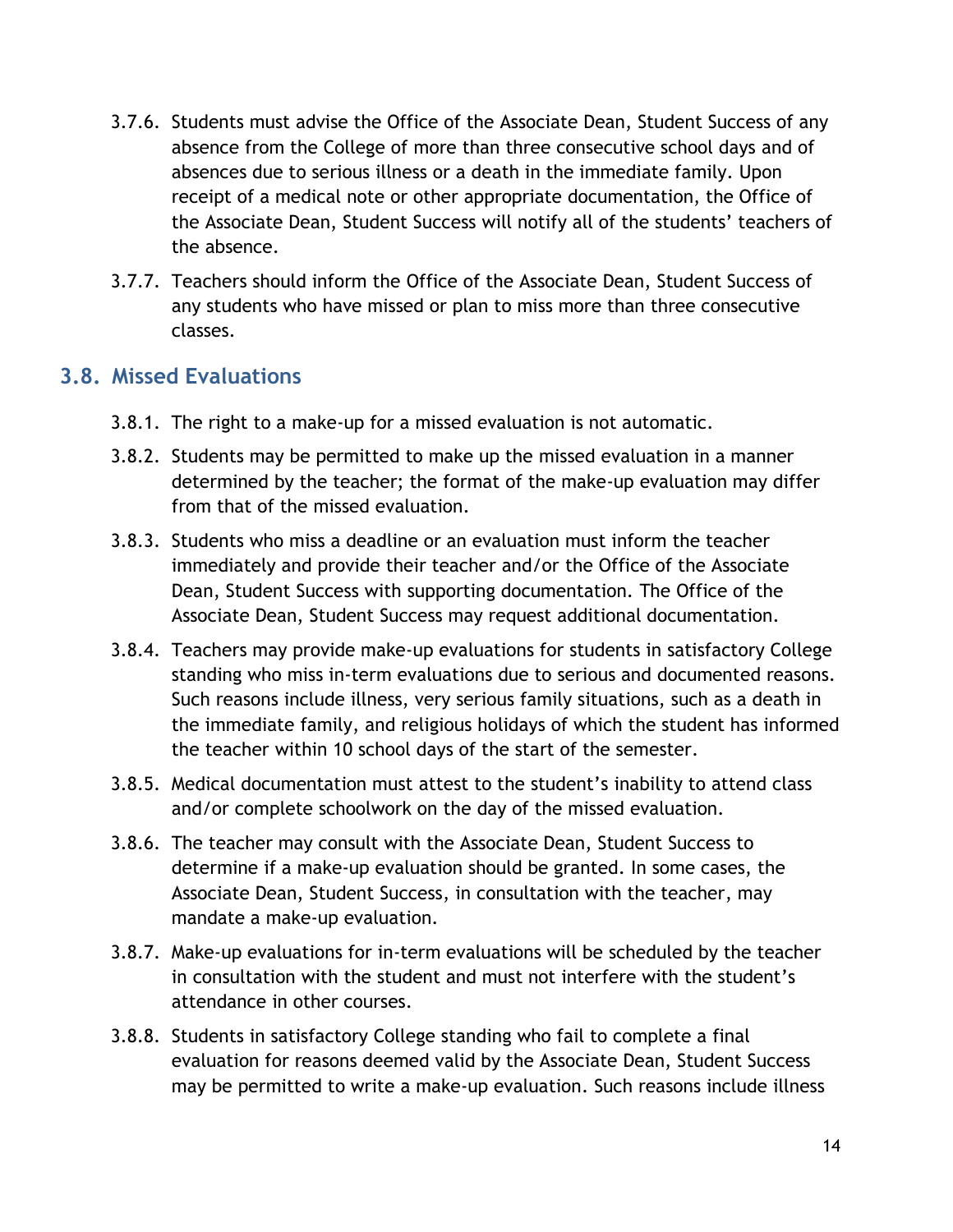and very serious family situations, such as a death in the immediate family. The Office of the Associate Dean, Student Success, in consultation with the teacher, will determine the date of the make-up evaluation, which will typically take place after the missed evaluation.

## **3.9. College standing**

<span id="page-15-0"></span>A student's College standing is based on academic standing (see below), effort, attendance, comportment, and respect for College policies (e.g., Code of Student Conduct, Psychological Harassment Policy, etc.).

College standing is taken into account in a variety of situations, including, but not limited to, permission to participate in College trips and requests for special consideration.

#### 3.9.1. Academic standing

- i. To maintain satisfactory academic standing at the College, a student must attain a weighted semester average of at least sixty-five percent (65%) each fall and winter semester.
- ii. A student whose weighted semester average is under 65% in any fall or winter semester is considered to be in poor academic standing.

#### 3.9.2. Academic probation

- i. The first time a student is in poor academic standing, they will be placed on probation for the remainder of their semesters at the College. Students on academic probation must sign a contract with the Office of the Associate Dean, Student Success acknowledging that they must attain a weighted semester average of at least 65% in all subsequent semesters in order to qualify to return to the College. Students on probation may be required to adhere to certain conditions (e.g., a reduced course load, use of support services and a mandatory change of profile or program) in order to remain registered at the College.
- ii. The second time a student is in poor academic standing (even if not in consecutive semesters) they will not qualify to return to the College without authorization of the Associate Dean, Student Success.
- iii. Students who are not authorized to return for a certain period of time may re-apply to the College once the stated time period has elapsed.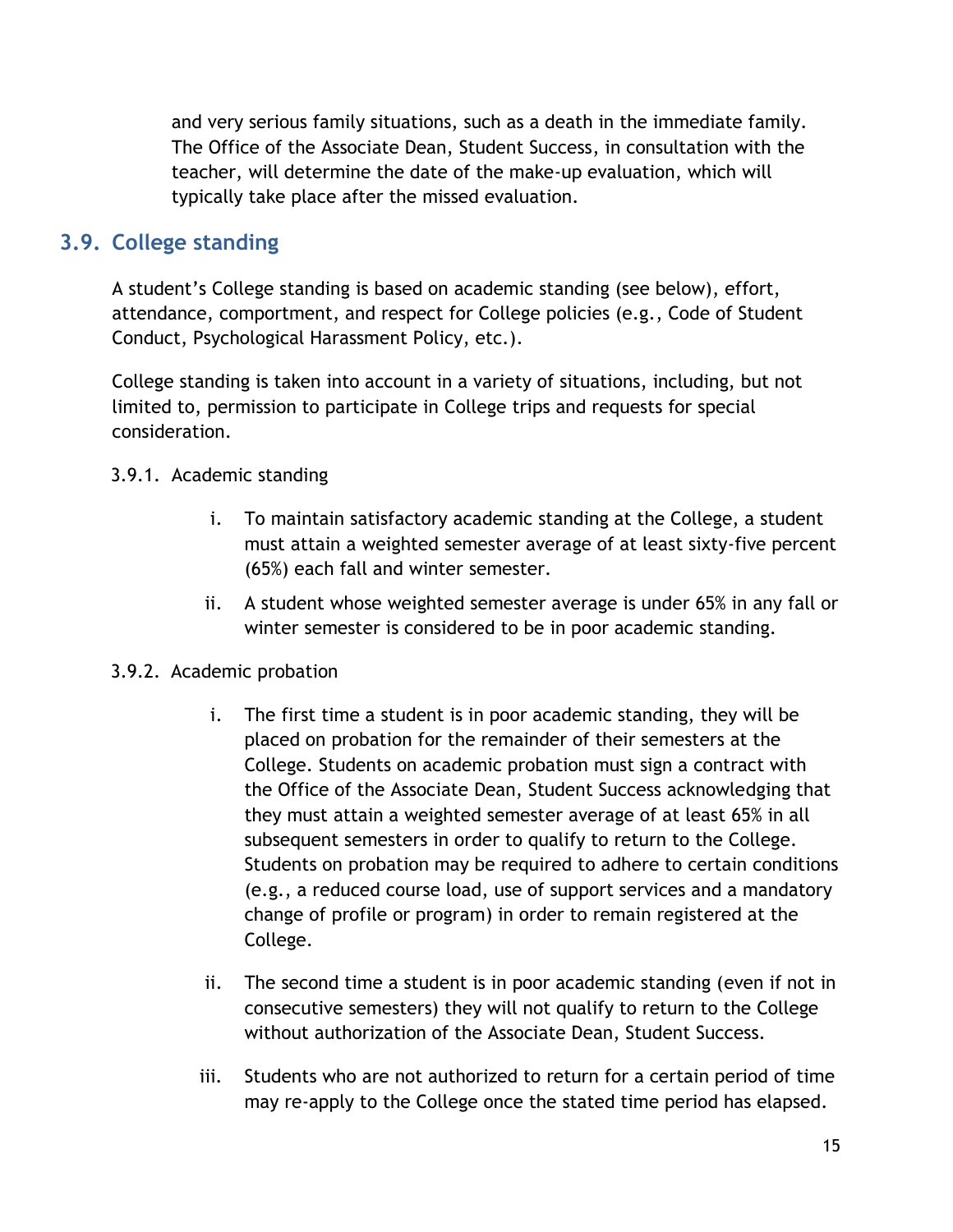In addition to completing a new application to the College, they must also submit an explanatory letter and receive authorization for readmission from the Associate Dean, Student Success. Students may also be required to submit a record of grades or interim grades in courses taken at another institution in order to be considered for readmission. Students who are readmitted will remain on academic probation for the duration of their time at the College and will be required to adhere to certain conditions (e.g., a reduced course load, use of support services, mandatory change of profile or program, etc.).

#### 3.9.3. Program standing

Regardless of Academic Standing, students who have failures in multiple Specific Education courses may be required to change programs by the Associate Dean, Student Success.

## **4. ACADEMIC INTEGRITY**

<span id="page-16-0"></span>In keeping with the principles of fairness and honesty, and consistent with the standards upheld by institutions of higher learning, the College is committed to promoting and protecting academic integrity.

### **4.1. Definition**

<span id="page-16-1"></span>Academic integrity means:

- 4.1.1. Students are expected to submit work that is entirely their own. Any reference (direct quotes or otherwise) to another person's ideas, content, answers, or manner of expression must be cited in conformity with guidelines provided by the teacher.
- 4.1.2. Students must be honest and truthful in all matters covered by the IPESA (e.g., provision of medical notes, language-proficiency level, attendance, etc.).

## **4.2. General guidelines**

- <span id="page-16-2"></span>4.2.1. Students must follow instructions and guidelines provided by the teacher with respect to the completion of all forms of evaluation.
- 4.2.2. Students must also comply with the College's Examination Rules, which apply to all evaluations, including in-class tests and in-class final evaluations.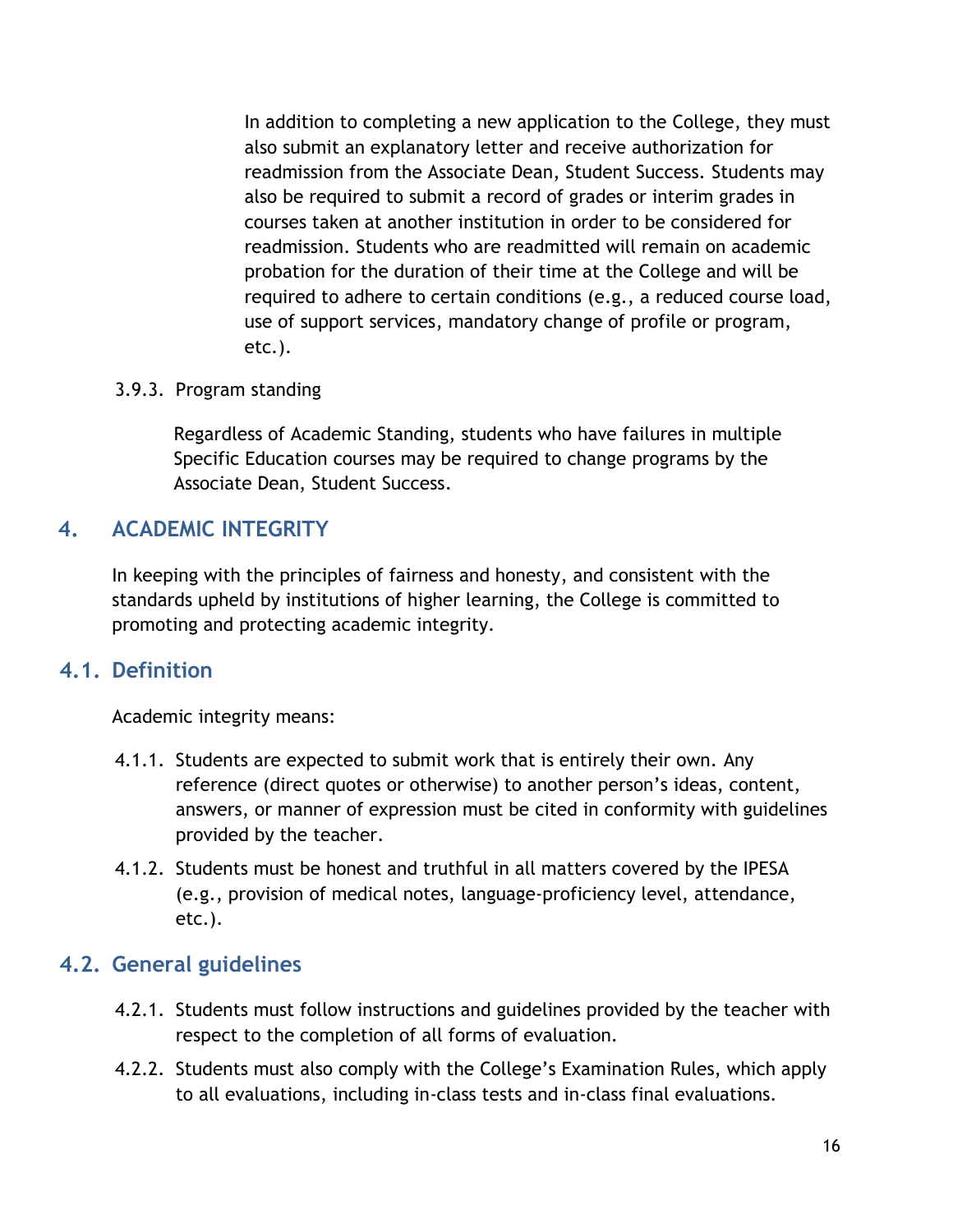- 4.2.3. Unless expressly permitted by the teacher, students must not contribute intentionally or unintentionally to another student's work.
- 4.2.4. Where outside sources are permitted, all sources must be identified by the appropriate means of citation as determined by the teacher (MLA citation style, APA citation style, etc.).

## **4.3. Responsibilities**

- <span id="page-17-0"></span>4.3.1. All members of the College community play a role in upholding standards of academic integrity and in educating and supporting students in matters related to academic integrity.
- 4.3.2. Teachers are responsible for informing students of appropriate academic practices in the context of their particular course.
- 4.3.3. Students are responsible for understanding and respecting the College's commitment to academic integrity and for consulting with their teacher if they have questions.

## **4.4. Violations of academic integrity**

- <span id="page-17-1"></span>4.4.1. Cheating, whether intentional or unintentional, constitutes a serious academic offence and is treated as such. It includes, but is not restricted to:
	- i. being in possession of or making use of material, tools, or services that have not been authorized by the teacher or are not permitted under the College's Examination Rules
	- ii. obtaining or providing unauthorized assistance for any submitted work
	- iii. making or implying false claims about the submission of work
	- iv. plagiarism
	- v. making false claims or submitting false documentation related to evaluations or other academic activities
	- vi. attempting to do any of the above.

Plagiarism is a form of cheating that occurs when a student presents or submits the work of another, in whole or in part, as their own. It includes but is not limited to using material from any source that is not properly cited, submitting someone else's paper as one's own and receiving assistance from tutors, family, or friends that calls the originality of the work into question.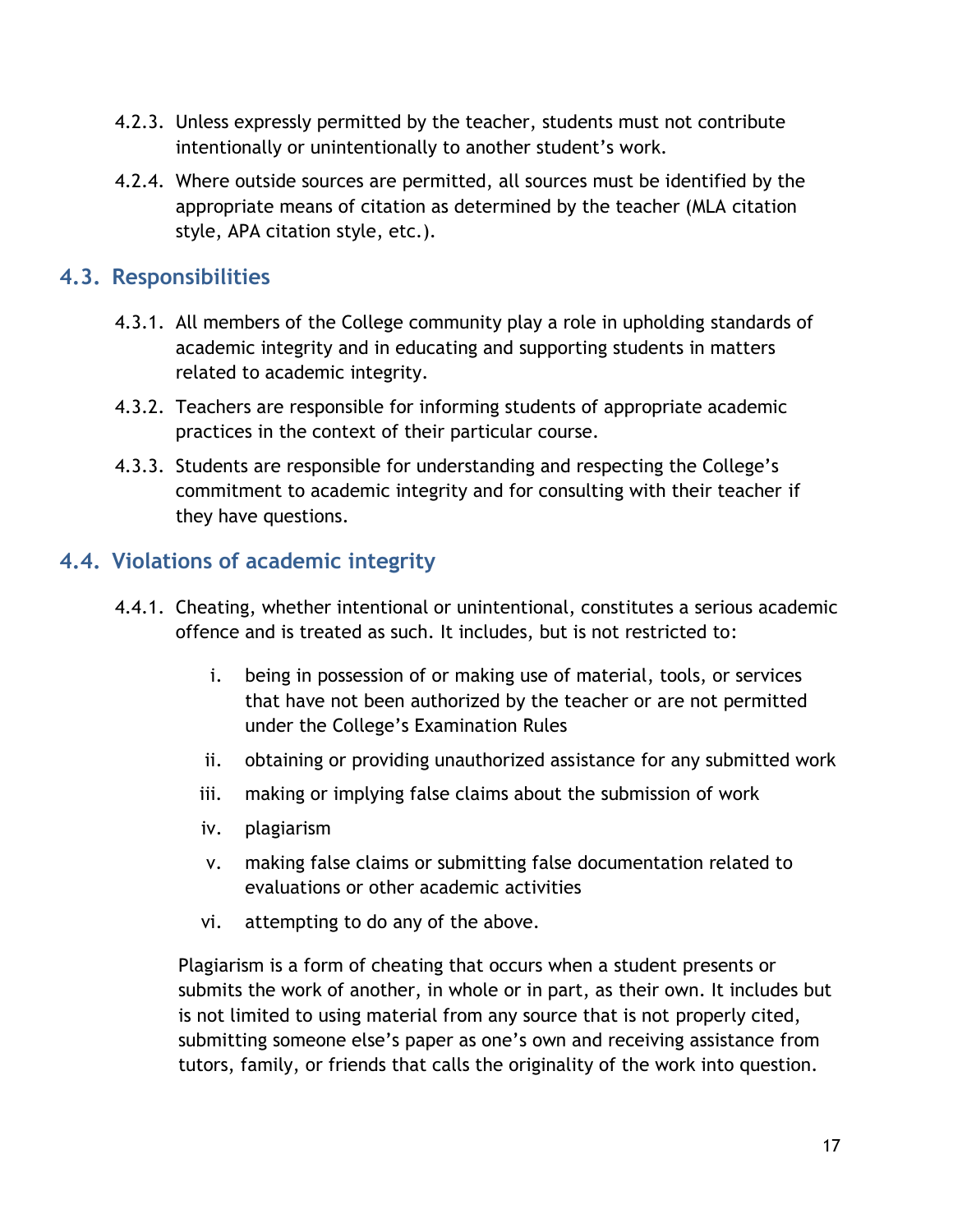Plagiarism also includes presenting or submitting one's own work when such work has already been submitted for evaluation in another course.

- 4.4.2. If plagiarism is suspected, the teacher will discuss the case with the student. The teacher will take steps to verify the originality of the student's work. This may include a request to see the student's sources, notes and other preparatory work, an oral or written examination, or other relevant method to ascertain the student's understanding of the material submitted.
- 4.4.3. The teacher may discuss any incidence of cheating, including plagiarism, with the Department Chair and must report the offence to the Associate Dean, Student Success.

If a member of the College other than a student's teacher suspects a student of having committed a dishonest act related to provisions within the IPESA, they must report the offence to the Associate Dean, Student Success, who will inform the teacher involved if it pertains to a specific course.

## **4.5. Sanctions**

- <span id="page-18-0"></span>4.5.1. Following a violation of academic integrity, the Associate Dean, Student Success will impose a sanction upon the student after consultation with the teacher and, in some cases, the Department Chair. The severity and nature of the infraction, as well as any prior or concurrent infractions, will be taken into consideration when determining the sanction. Sanctions may include, but are not limited to, a grade of zero on the evaluation, a grade of zero in the course, suspension, and/or expulsion from the College.
- 4.5.2. Should the student wish to appeal the decision and/or sanction due to significant new information or evidence of a substantial procedural error, they must contact the Office of the Associate Dean, Student Success within 10 school days of the decision being communicated to the them. The Associate Dean, Student Success will conduct further investigation if warranted. The Associate Dean, Student Success may consult with the teacher and, in some cases, the Department Chair, to determine if the decision and/or the sanction stand.
- 4.5.3. A confidential record of the offence, related documentation, and the resulting penalty will be kept by the Associate Dean, Student Success. For work in which cheating, including plagiarism, has been found, the teacher cannot permit a student to rewrite or re-submit the work, nor accept any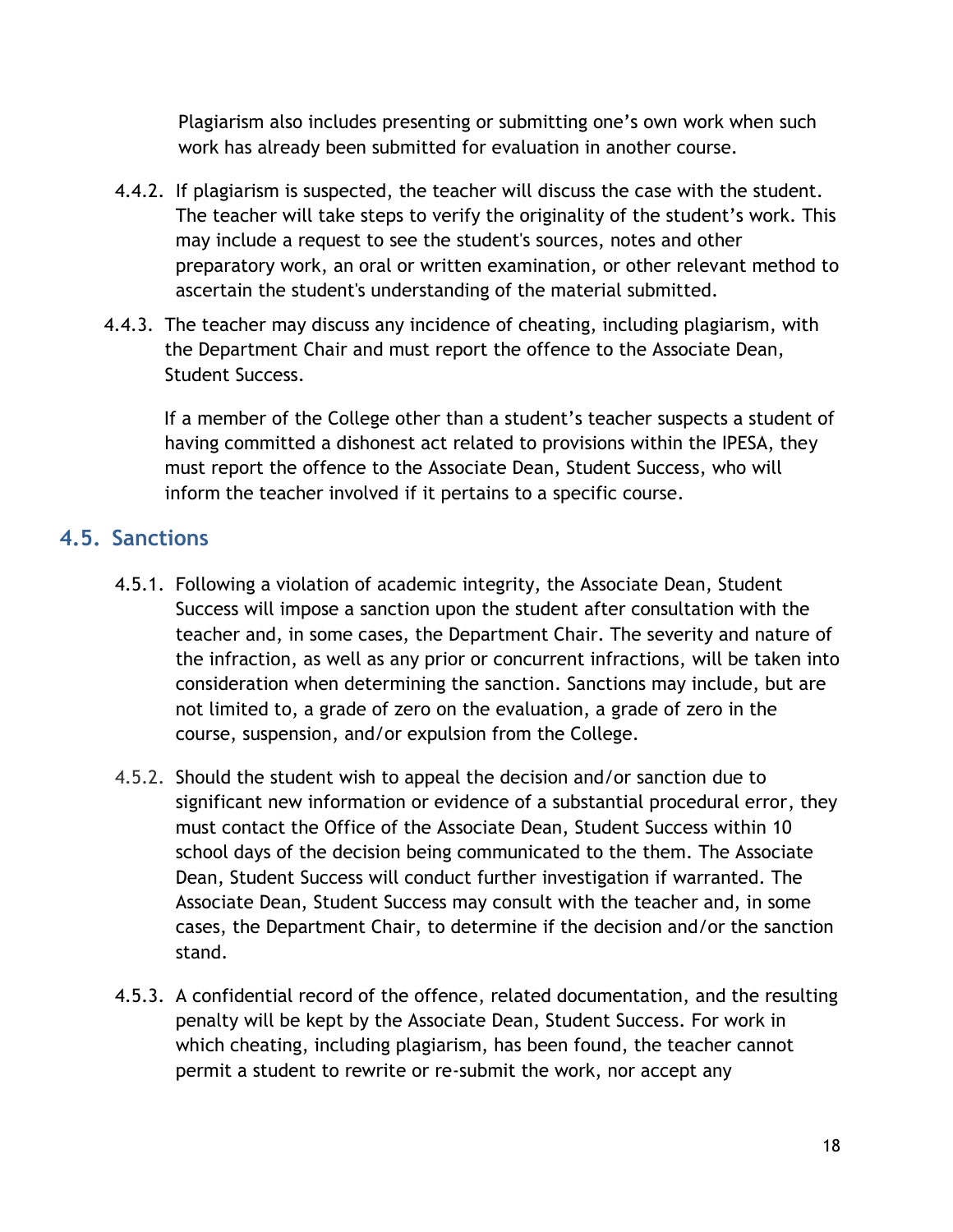replacement for the work. The teacher also cannot adjust the grading scheme of the course, and the work is excluded from the right to a grade appeal.

# <span id="page-19-0"></span>**5. ACADEMIC ACCOMMODATIONS**

### <span id="page-19-1"></span>**5.1. General provisions**

The College has a legal obligation to provide reasonable learning and testing accommodations to students with diagnosed disabilities. The onus is on the student requesting the accommodations to provide the College with all required documentation in support of their request. All students, including those with disabilities, are subject to the same course objectives and standards and program requirements.

### <span id="page-19-2"></span>**5.2. Requesting accommodations**

- 5.2.1. Requests for accommodations will be reviewed by the Adapted Services Counsellor. Where fulfillment of a request would constitute an undue hardship for the College, the College has the onus of justifying its decision to the student not to grant their request.
- 5.2.2. Students requesting an accommodation must provide a diagnosis or a diagnostic evaluation signed by a licensed Quebec professional, in accordance with Ministerial requirements. The diagnosis or diagnostic assessment (e.g., psychological assessment, psycho-educational assessment, speech and language assessment, etc.) must include a clear clinical judgment regarding the diagnosis, completed by the same professional who signed the diagnosis or diagnostic evaluation. The Adapted Services Counsellor may request additional documentation from the student if necessary.
- 5.2.3. The diagnosis will be kept confidential unless the student agrees in writing that it may be disclosed to a teacher or other member of the College.
- 5.2.4. Disabilities may be of a temporary or permanent nature. They may include, but are not limited to, physical or organic disabilities, mental health disorders, learning disabilities, and injuries.
- 5.2.5. Following admission to the College, students with existing diagnoses are responsible for contacting the Adapted Services Counsellor and for providing appropriate documentation as soon as possible, so that needs and requests for accommodations can be considered prior to the start of the semester.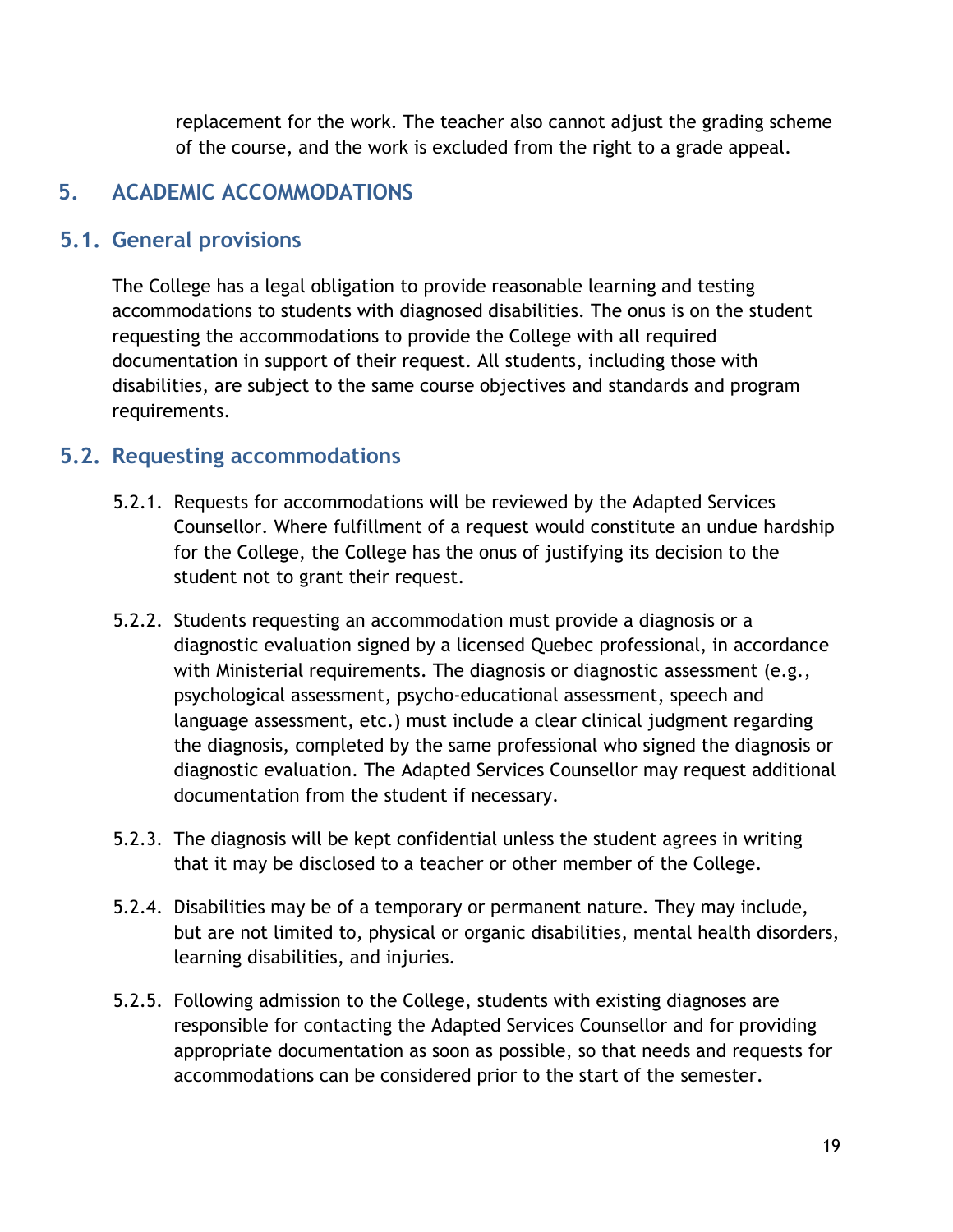Students who obtain a diagnostic assessment following the start of their studies should contact the Adapted Services Counsellor as soon as possible to discuss the limitations they are facing and possible accommodations.

5.2.6. A minimum of 10 working days is required from the date the appropriate documentation is received by the Adapted Services Counsellor to consider and, if appropriate, implement accommodations.

### <span id="page-20-0"></span>**5.3. Individualized Intervention Plan (IIP)**

An Individualized Intervention Plan (IIP) will be prepared for each student with a documented disability who will receive accommodations. Accommodations will not take effect until the student has met with a staff member of the AccessAbility Centre and signed their IIP. IIPs are reviewed when there are changes to the diagnosis and/or the needs of the student, or following the IIP expiry date.

## <span id="page-20-1"></span>**5.4. Testing and exams**

Accommodations for tests and exams are offered through the AccessAbility Centre and may include but are not limited to a quiet room, extra time, the use of a special software or equipment, enlarged print, etc. In order to benefit from such accommodations for individual evaluations, students must follow the processes and deadlines established by the AccessAbility Centre.

## <span id="page-20-2"></span>**6. CERTIFICATION OF STUDIES**

## **6.1.** *Bulletin d'études collégiales* **(BEC)**

<span id="page-20-3"></span>The *Bulletin d'études collégiales* (BEC) is the official transcript containing the cumulative record of a student's grades. Any course that is officially dropped by the course drop deadline will not appear on the BEC (the course drop deadline is posted online in the College Academic Calendar at the beginning of each semester). If a course is taken more than once, whether previously passed or failed, the final grades for each attempt at the course will appear on the BEC.

The BEC is posted to students online following the grade deadline at the end of each semester and is also mailed at the end of their studies. Students are responsible for verifying the accuracy of their BEC. Errors or omissions must be reported to the Registrar.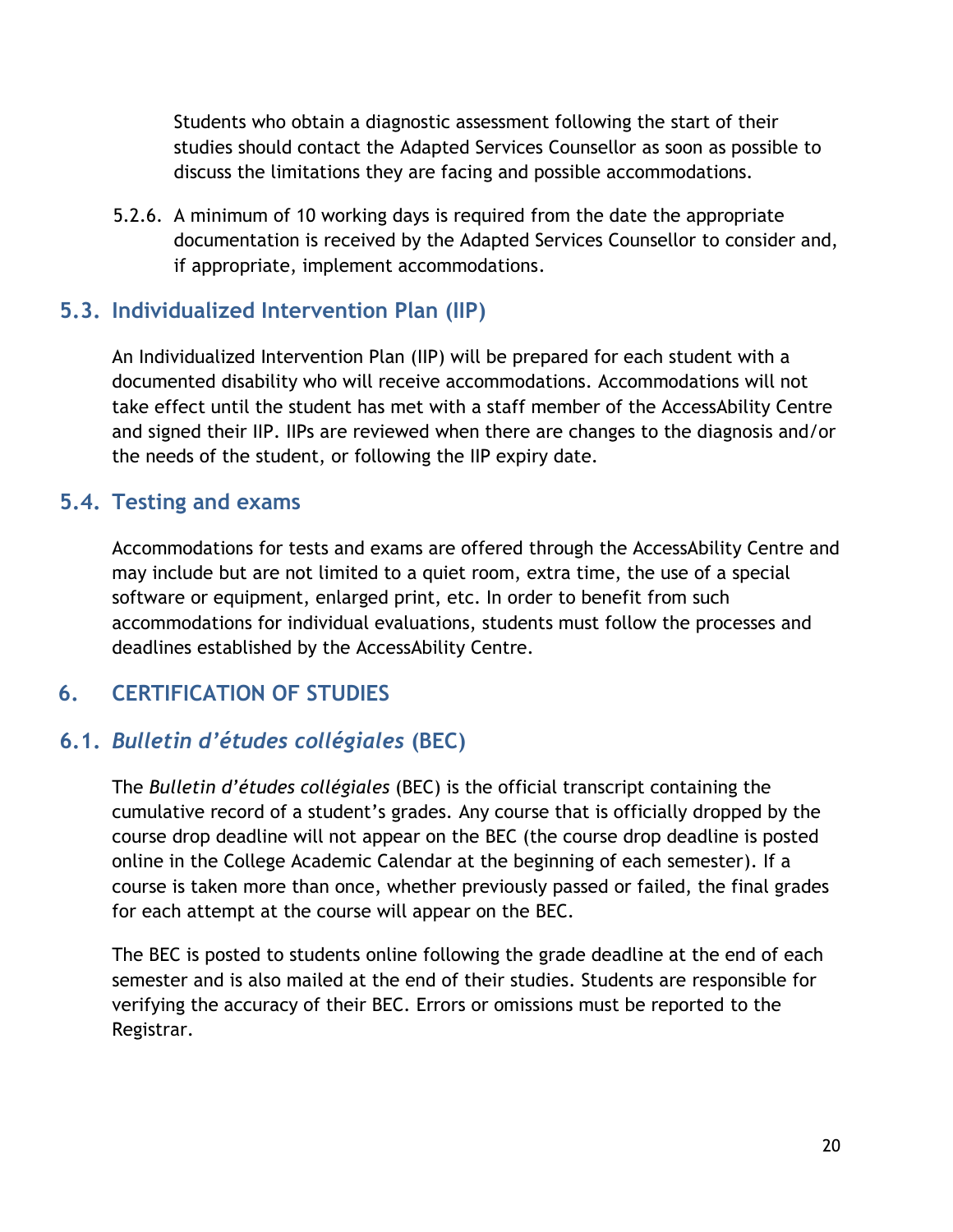# <span id="page-21-0"></span>**6.2.** *Diplôme d'études collégiales* **(DEC)**

- 6.2.1. The *Diplôme d'études collégiales* (DEC) is the official diploma issued by the Ministry of Education, upon the recommendation of the College, to students who have successfully completed all courses in the program of study, the English Exit Exam, and the Comprehensive Assessment. Students will be awarded a DEC in their program. Students registered in Double-DEC programs who successfully complete all the requirements of both programs of study will be issued a DEC in each program.
- 6.2.2. Following completion of a program of studies, the Registrar will verify that a student has met the program competencies and obtained the required credits; has successfully completed the English Exit Exam; and has successfully completed the Comprehensive Assessment.
- 6.2.3. The Registrar will post a list of students who are expected to graduate at the end of each semester and is responsible for requesting sanction of their studies from the Ministry of Education following recommendation from the Board of Governors of the College. Students are responsible for verifying that they appear on the graduation list.
- 6.2.4. In exceptional circumstances, where a student is deemed unable to complete all courses in the program of study, the student may request a *DEC sans mention.* While every effort should be made to complete a DEC in a program, a student who is unable to do so may speak to an Academic Advisor about the possibility of requesting a DEC *sans mention*. In order to qualify for a *DEC sans mention*, the following criteria must be met:
	- successful completion of the objectives and standards for the 4 English courses, 3 Physical Education courses, 3 Humanities courses, 2 French courses, and 2 Complementary courses that form the General Education requirements;
	- successful completion of at least 28 Specific Education credits;
	- successful completion of the English Exit Exam; and
	- the student must not have previously completed a DEC in a program, must not be enrolled in a program of collegial study at the time of the request, and must not request a DEC (*sans mention* or otherwise) from another college.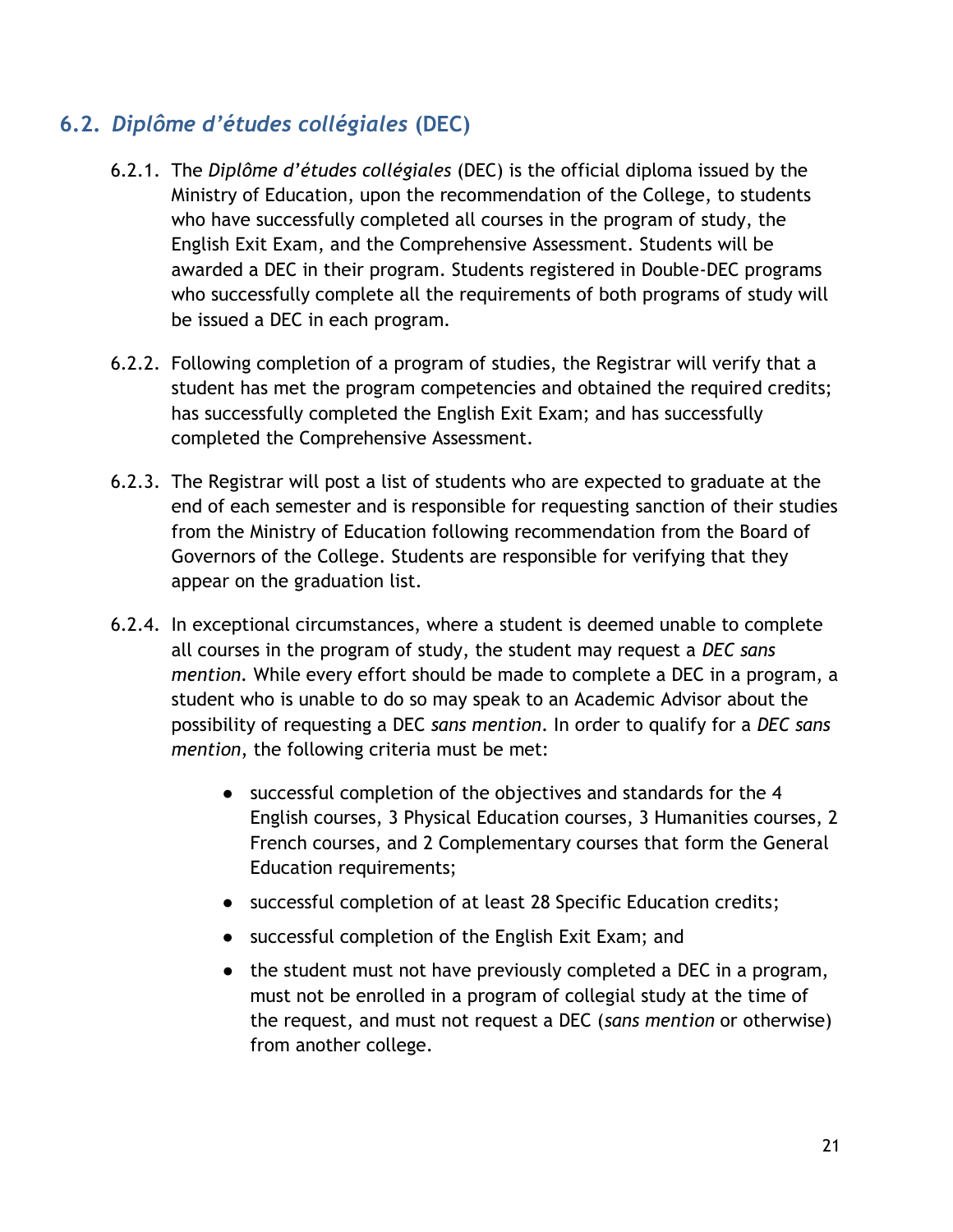## **7. COURSE NOTATIONS**

<span id="page-22-0"></span>Certain special circumstances may allow the authorization of the following course notations on the student's transcript in accordance with the processes described below. Relevant documentation will become part of the student's permanent file.

## <span id="page-22-1"></span>**7.1. Course Substitution (SU)**

A course substitution (SU) denotes that the student has attained the objectives of a required course by completing another course in the Quebec college network. The course the student completed, along with the substituted course, will both appear on the student's transcript. Only the course completed by the student carries a grade and credit value. Courses substituted into a program are not included in the calculation of the program R Score.

Substitutions are typically granted automatically (e.g., following a program change); students can consult an Academic Advisor with any questions regarding substitutions.

## <span id="page-22-2"></span>**7.2. Course Equivalence (EQ)**

A course equivalence (EQ) denotes that a student has attained the objectives of a course required in a program of studies, either through previous academic studies (excluding courses completed in the Quebec college network) or through out-of-school training, learning, or experience.

The student is entitled to the credits attached to the course and the course does not need to be replaced by another course. No numerical grade accompanies an EQ notation.

A student seeking a course equivalence must consult an Academic Advisor to initiate the process.

If the equivalence is sought on the basis of out-of-school training, learning, or experience, the student will be required to demonstrate the achievement of the objectives of the course through successful completion of an examination, oral presentation, performance, portfolio, or other appropriate academic activity. Academic Advisors may consult with Department Chairs on these matters.

If the equivalence is sought for previous academic studies, the student will be required to have official transcripts and course descriptions sent to the College by the previous institution(s) and may be required to demonstrate the achievement of the objectives of the course through additional means, as described above.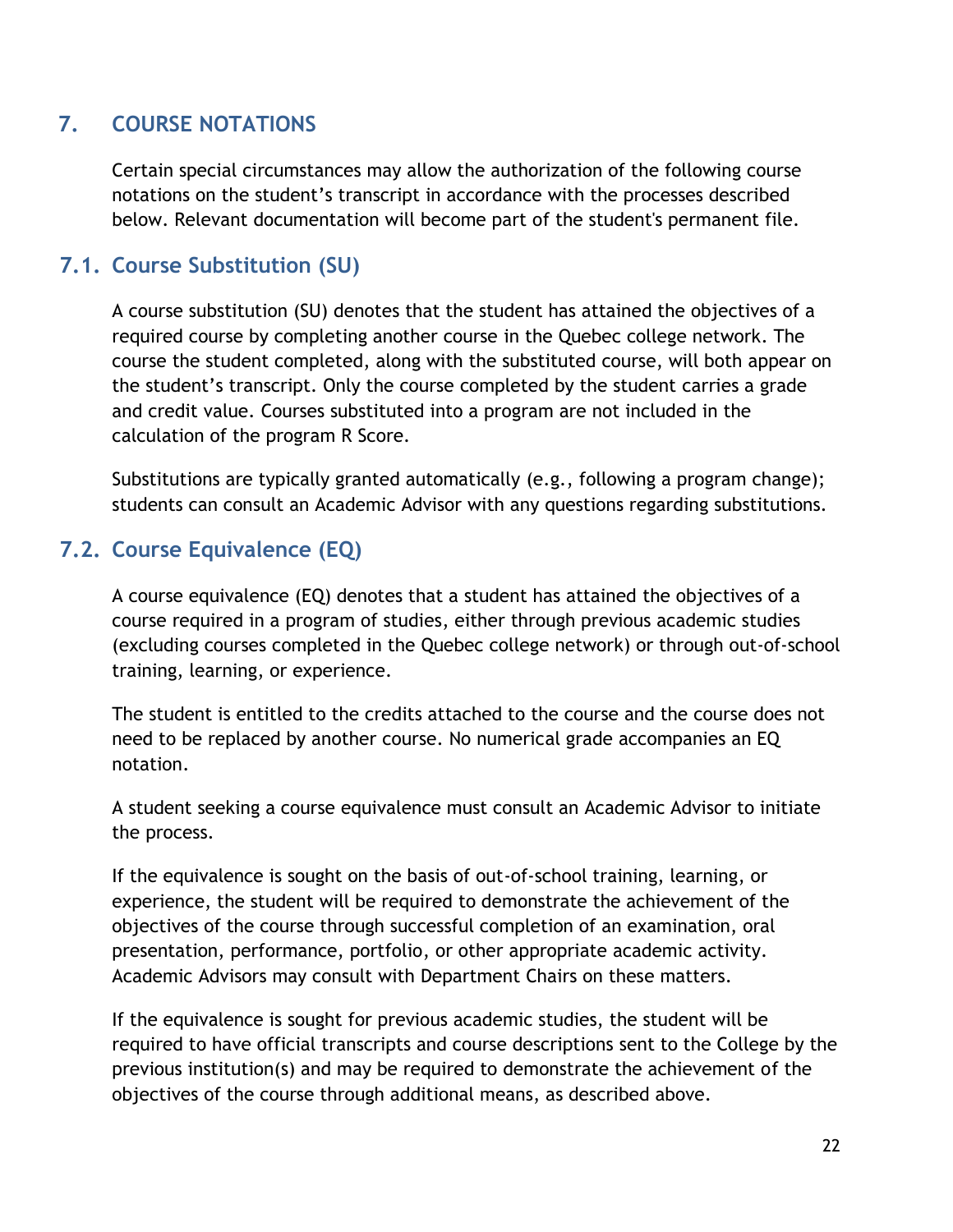### <span id="page-23-0"></span>**7.3. Course Dispensation (DI)**

A course dispensation (DI) is granted in exceptional circumstances where a student is unable to meet the objectives of a course (e.g., a serious medical condition that prevents the completion of a Physical Education course). A course dispensation carries no credit value.

A student seeking a course dispensation must consult an Academic Advisor. The student will be required to provide appropriate documentation to support their request.

## <span id="page-23-1"></span>**7.4. Temporary Incomplete (IT)**

- 7.4.1. A temporary incomplete (IT) may be approved by the Associate Dean, Student Success when, due to exceptional circumstances such as a documented illness, an exam conflict or a College-sanctioned activity, a student is unable to fully complete course work by the prescribed deadline for submission of final grades.
- 7.4.2. When an IT is approved, the student is responsible for contacting the teacher to find out what is required to complete the course within the new prescribed timeframe. A new due date for the submission of the required work will be determined by the teacher in consultation with the student and the Associate Dean, Student Success. If the new due date for submission of the work is not met, a grade of zero will be awarded for any evaluations that were not completed.
- 7.4.3. Once the course work is completed, a final grade will be assigned, which will replace the IT notation on the transcript. The latest due date for the final grade is one year after the start of the semester in which the student was registered in the course.

### <span id="page-23-2"></span>**7.5. Incomplete (IN)**

- 7.5.1. In very rare cases, where a serious circumstance beyond the student's control, such as severe and prolonged illness, renders the student incapable of completing one or more courses, and the course drop date has passed, the Associate Dean, Student Success may assign an incomplete (IN) for one or more courses. An incomplete carries no credit value and the course needs to be completed in a future semester.
- 7.5.2. In order to qualify for an incomplete, the following criteria must be met: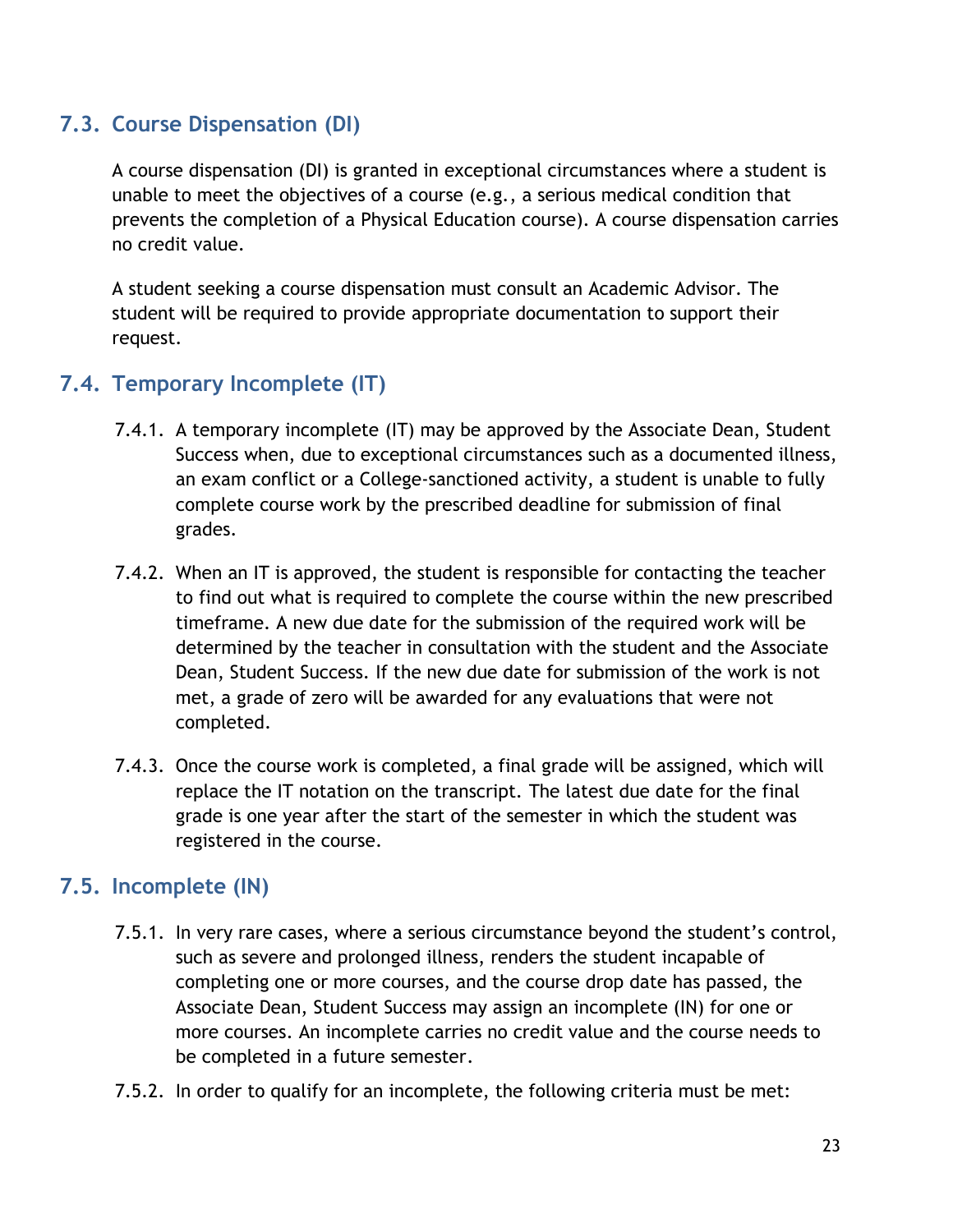- The drop deadline for the course, as established by the Ministry of Education, must have passed.
- The circumstance must have rendered the student unable to pursue their studies in the course(s) in question for a total of at least three weeks (for regular courses) or 20% of the course hours (for intensive or summer courses).
- Appropriate and sufficient documentation from a qualified professional must accompany the request (see Appendix 10.1 for requirements and Appendix 10.2 for a list of acceptable license holders). The College reserves the right to request documentation from a second qualified professional.
- The student must submit the request for the incomplete, including all required documentation, before the end of the semester during which they are enrolled in the course(s) in question.
- If, due to exceptional circumstances, the student cannot respect this deadline, documentation may be requested to support this claim. In such situations, requests for an incomplete will be considered up to one year after the end of the semester in which the student was registered in the course(s) concerned.
- 7.5.3. A student requesting an incomplete must contact the Office of the Associate Dean, Student Success, to initiate the request.
- 7.5.4. Once a request for an incomplete has been approved by the Associate Dean, Student Success, a notation of "IN" will appear next to the relevant course(s) on the student's transcript. Such notation will remain on the transcript permanently. No credits or numerical grades will be awarded for courses carrying a notation of "IN".
- 7.5.5. Additional documentation from a qualified professional attesting to the student's ability to continue their studies may be required for the student to register in subsequent semesters.

## **8. APPEALS AND ACADEMIC COMPLAINTS**

<span id="page-24-0"></span>This section describes mechanisms for grade appeals and academic complaints.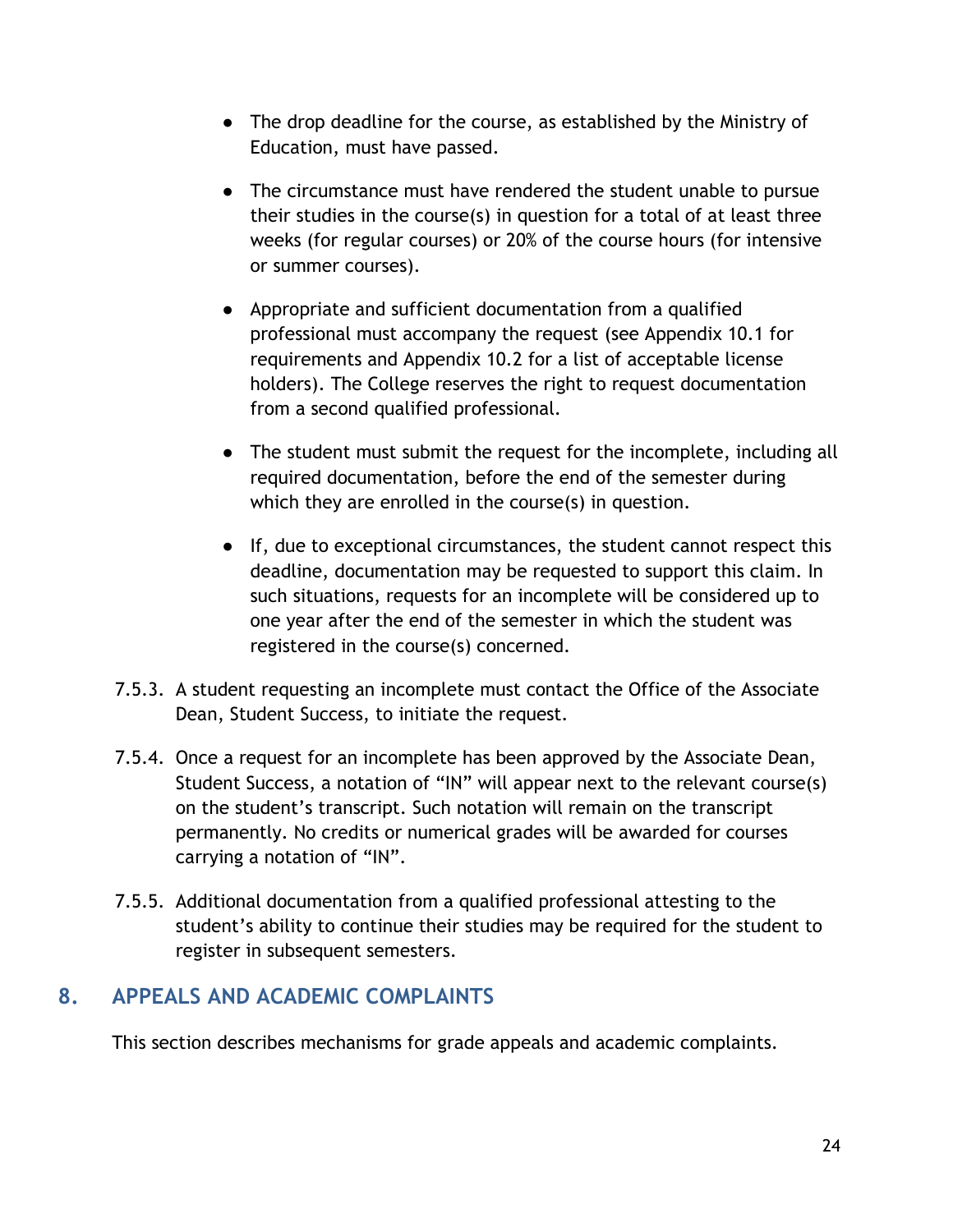#### <span id="page-25-0"></span>**8.1. Grade appeals**

Students have the right to appeal a grade if they have reasonable grounds to believe they have been unfairly evaluated. Students can consult an Academic Advisor regarding their concerns and the process to follow. A student may not appeal the grade on a piece of work for which a violation of academic integrity has been found. All parties involved in a grade appeal are expected to act in good faith.

A student may appeal a grade on an individual evaluation (e.g., a midterm, an assignment, a final examination, etc.) during the semester and/or after the final grade has been submitted. For the purposes of this Policy, school days refer to days the College is open, within the period of teacher availability. The review process and any recommendations that stem from the evaluation are confidential. Documents related to the appeal process will be kept by the teacher, the Department Chair, the Associate Dean, Student Success, and/or the Registrar for at least a year following the end of the semester.

8.1.1. Grade appeal procedure for individual evaluations

A student who wishes to appeal a grade on an individual evaluation shall respect the following procedure:

- i. The student shall discuss the grade as soon as possible with the teacher and attempt to resolve the issue.
- ii. Failing a resolution with the teacher, the student shall submit the work in question and a written statement outlining the reasons for considering the appeal to the appropriate Department Chair within 10 school days of the grade being made available to the student. In the case that a grade is made available prior to the actual evaluation being returned to the student, the student has 10 school days to respond from the time they are provided access to the graded copy of their evaluation. If the Department Chair is the teacher who assigned the grade, the student shall submit the work and the statement to the Associate Dean, Student Success, who will appoint a teacher in the department concerned to act in the place of the Department Chair.
- iii. The Department Chair or the appointed replacement who receives a grade appeal request from a student shall: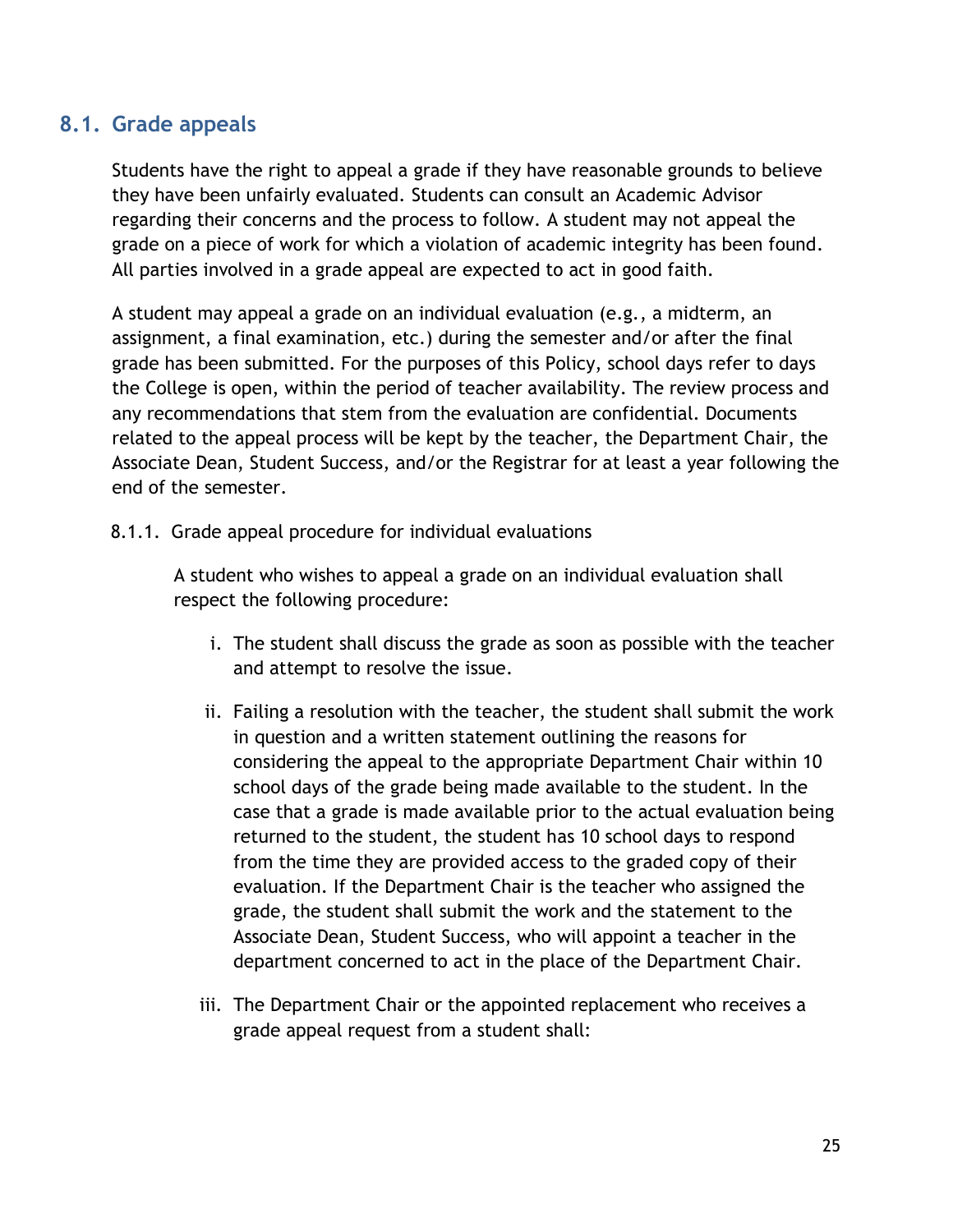- discuss the case with the teacher, the student and another teacher or other teachers familiar with the subject matter of the evaluation
- assess the situation from the viewpoint of the student and the teacher
- within 10 school days of receiving the appeal, recommend to the teacher concerned that the assigned grade remain the same, be raised or be lowered; the recommendation may include suggestions to the teacher, the student and the department.
- iv. Regardless of the outcome of the grade appeal for an individual piece of work, the student retains the right to appeal the final grade at the end of the semester.
- 8.1.2. Final grade appeal procedure
	- i. A student who wishes to appeal the final grade obtained in a course must first discuss the issue with the teacher as soon as possible, keeping in mind that a formal grade appeal must be submitted within 10 school days of the grade being made available (see section 8.1.2.ii. below). If the student has previously met with a teacher to appeal a grade for an individual evaluation in the course, the student may approach the Department Chair directly. If the Department Chair is the teacher who assigned the final grade, the student shall submit the work and the statement to the Associate Dean, Student Success, who will appoint a teacher in the department concerned to act in the place of the Department Chair.
	- ii. If, after meeting with the Department Chair or the appointed replacement, a student still wishes to appeal the final grade, the student shall submit a written statement outlining the reasons for the appeal and all graded work that has been returned to them for the course in question to the Office of the Registrar. The documents must be submitted in a sealed envelope clearly marked with the student's name, the teacher's name and the course number. The student must fill out a grade appeal form provided by the Registrar to accompany the submission. The completed form and the relevant documents must be submitted within 10 school days of the final grade being made available to the student. In the event that the student appealed the final evaluation grade for the same course, the student will have 5 school days from the day the decision regarding their final evaluation grade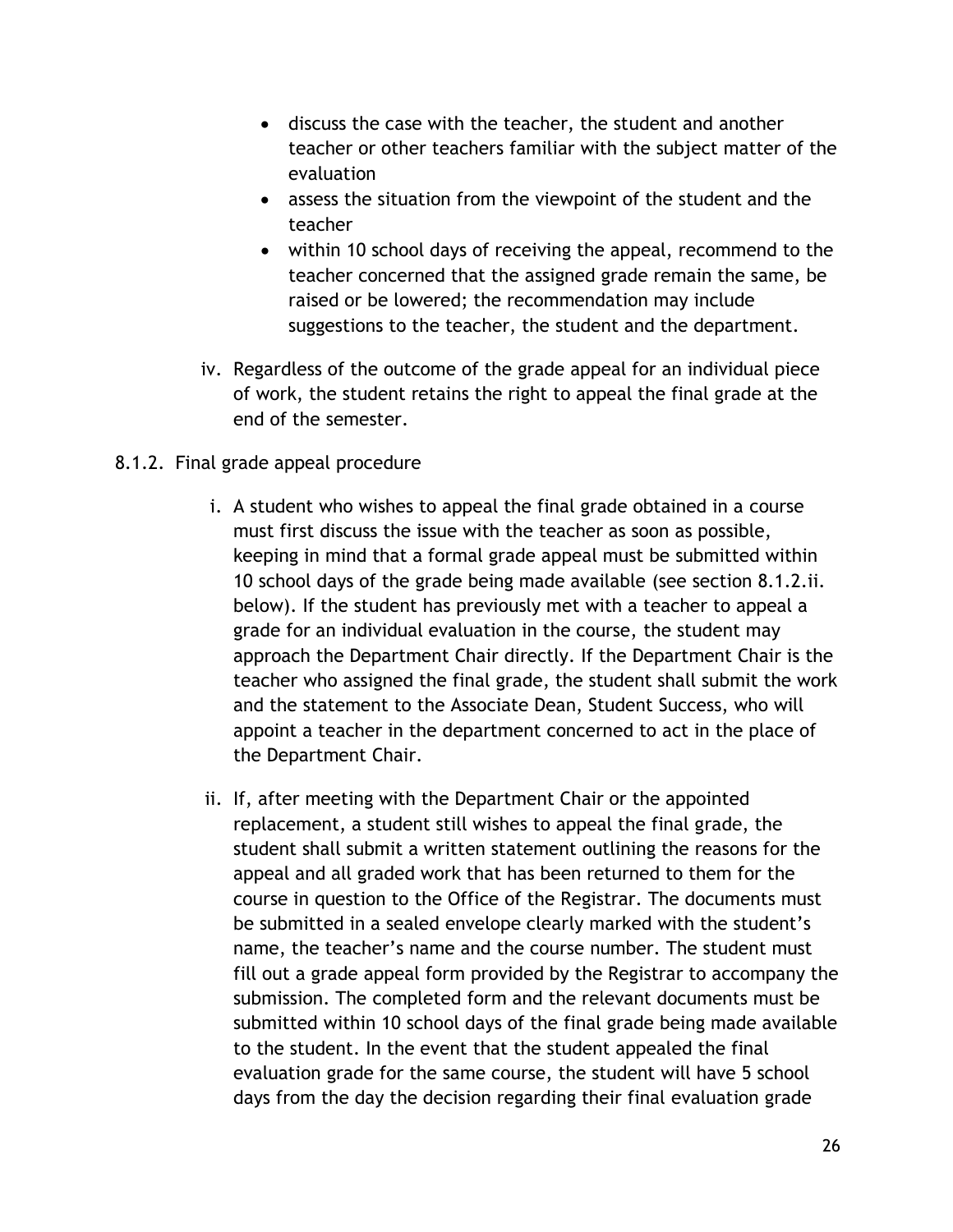appeal was communicated to them to submit a final grade appeal to the Registrar.

- iii. The Registrar will determine whether the grounds of an appeal are reasonable. If deemed reasonable, the Registrar shall convene a Final Grade Review Board, which shall be comprised of the following members:
	- one teacher of the College nominated by the student
	- one teacher of the College nominated by the teacher
	- the Chair of the department concerned or, if the Department Chair is the teacher involved in the appeal, one faculty member appointed by the Associate Dean, Student Success from the department concerned
	- the Registrar.

The Registrar is a non-voting member and is responsible for safeguarding the integrity of the process. The Registrar is also responsible for ensuring that the proceedings unfold in a timely manner. If, despite reasonable efforts to establish a suitable common meeting time, a participant is unavailable, the process will nevertheless proceed.

All members of the Final Grade Review Board are expected to review the case at hand impartially.

- iv. The Final Grade Review Board will ask the student and the teacher involved to state their cases separately and in private. A joint meeting with the student and the teacher may be held if the Final Grade Review Board, the teacher, and/or the student request it.
- v. The teacher must provide the Final Grade Review Board with the course outline, assignment and other evaluation instructions, marking criteria and rubrics, any evaluations that they have in their possession, and any other documents that are relevant to the case.
- vi. The Final Grade Review Board shall then consider the details of the case and, within 20 school days from the submission of the grade appeal, render a decision that the final grade be raised, lowered or remain unchanged.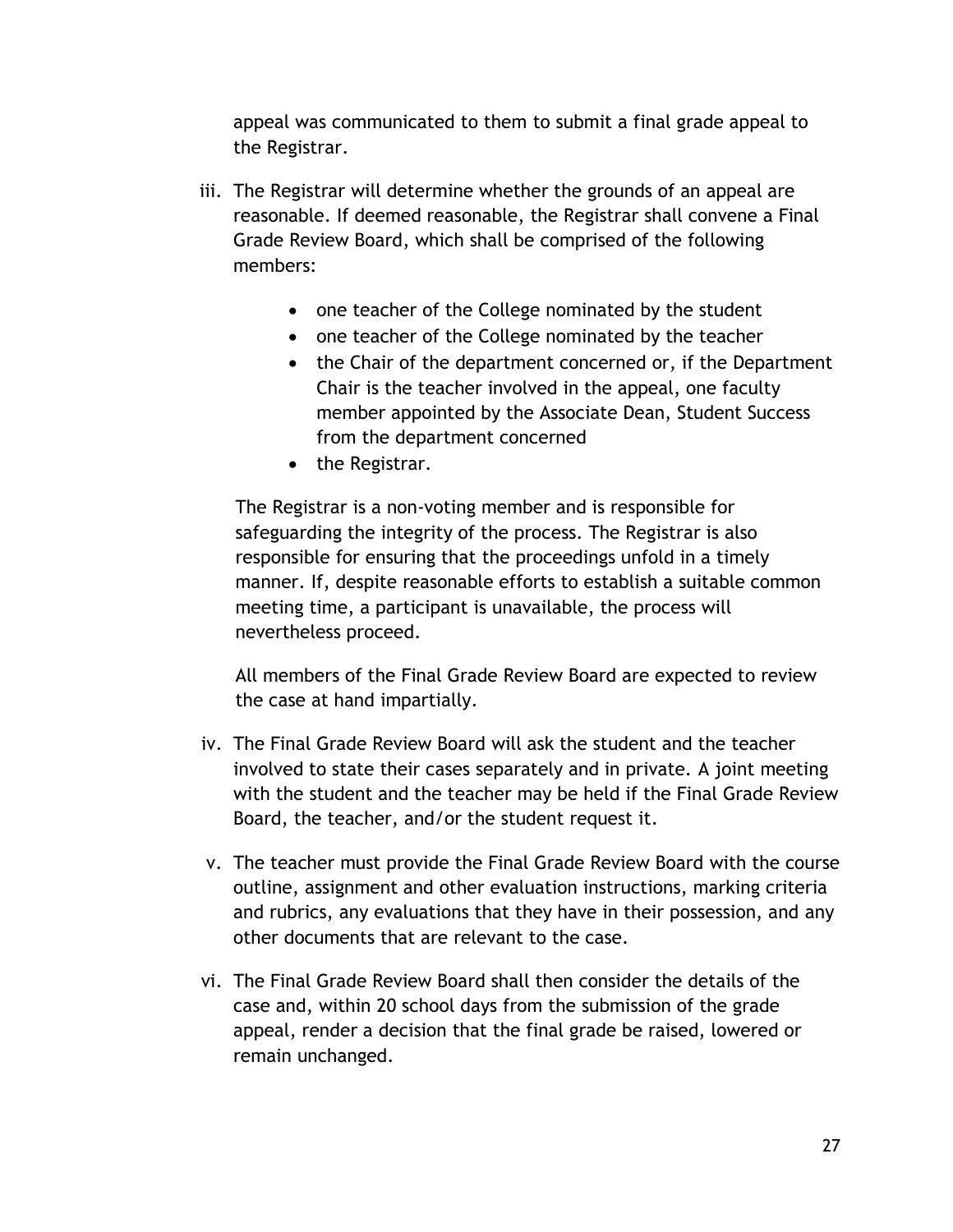- vii. The decision will be submitted, in writing, to the Associate Dean, Student Success and the Department Chair, with copies to the student and teacher. The decision will be accompanied by recommendations to the teacher, the student, and to the Department Chair concerned.
- viii. The activities of the Final Grade Review Board are carried out in confidence and the minutes are kept for one year following the submission of the decision.

### **8.2. Other academic complaints or appeals**

- <span id="page-28-0"></span>8.2.1. In circumstances other than those covered by sections 4 on Academic Integrity and 8.1 on Grade Appeals, a student wishing to appeal a decision or lodge a complaint regarding a matter covered by the IPESA or its application must first approach the teacher or individual involved in order to try to resolve the issue at an informal level.
- 8.2.2. If a student finds it impossible to approach the teacher directly, the student should contact the Department Chair to discuss the issue. Similarly, in the case of a member of staff or administration, the student should contact the immediate supervisor of the individual to discuss the issue, through the Office of the Academic Dean.
- 8.2.3. After following the above steps, a student may choose to proceed with a formal academic complaint or appeal, in writing, to the Academic Dean. The complaint or appeal should be signed by the student and must be accompanied by relevant documentation and be submitted within 10 school days of the end of the semester in which the issue arose.
- 8.2.4. The Academic Dean may choose to meet with the student, teacher, or member of staff or administration involved in the case at hand. Within 15 school days of the receipt of the complaint or appeal, the Academic Dean will render a decision, in writing, and inform all relevant parties. The decision is final.

### **9. ROLES**

<span id="page-28-1"></span>The following are the roles of academic and administrative individuals and bodies with respect to the evaluation of student achievement.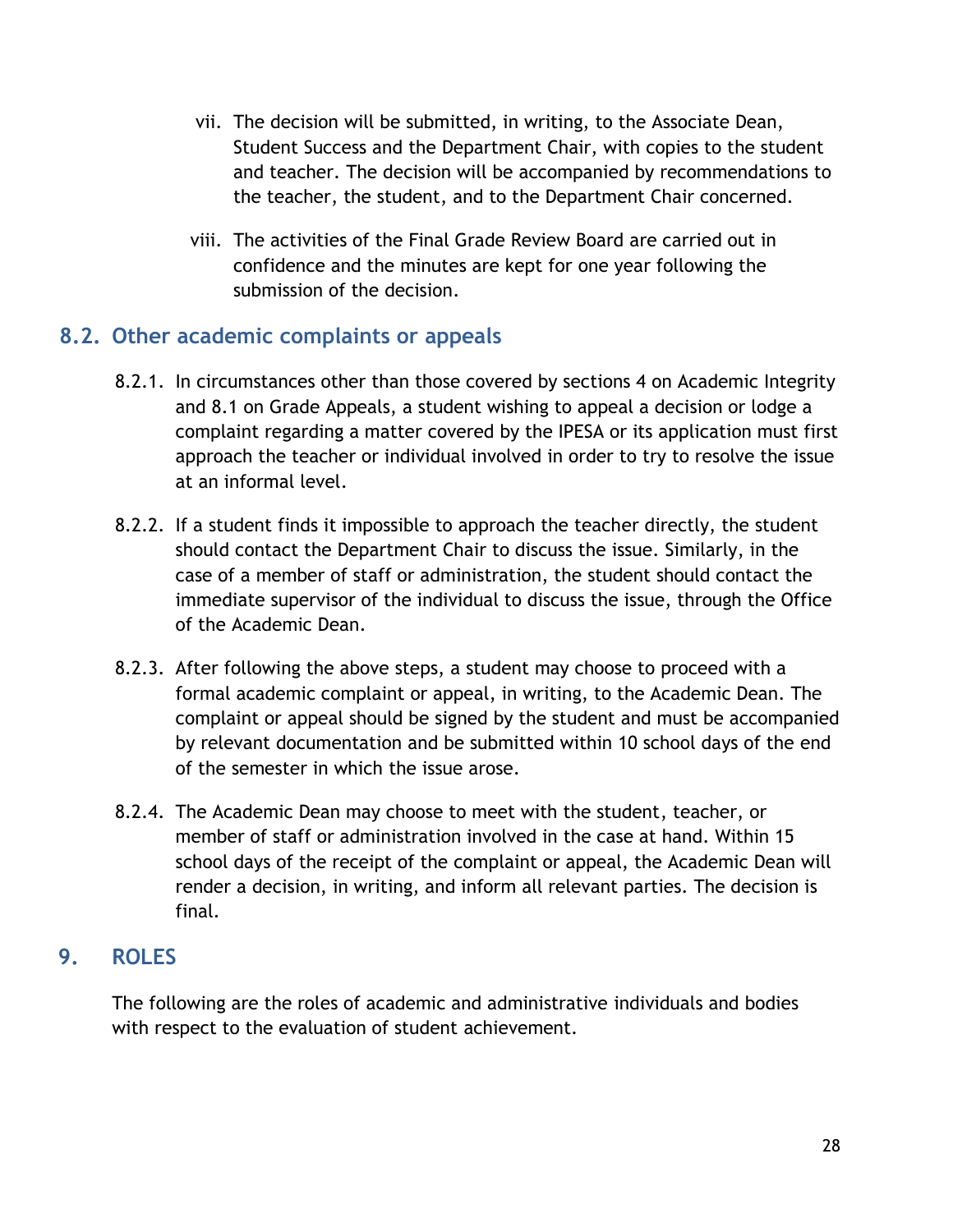## **9.1. Board of Governors**

<span id="page-29-0"></span>The Board of Governors of the College is responsible for:

- recommending to the Ministry of Education the awarding of a *Diplôme d'études collégiales* (DEC)
- formally approving any revision to the IPESA, upon a recommendation by Academic Council.

### <span id="page-29-1"></span>**9.2. Academic Council**

Academic Council is responsible for recommending revisions to the IPESA to the Board of Governors of the College and may issue a recommendation to initiate an evaluation of the IPESA to the Academic Dean or to the Board of Governors of the College.

#### **9.3. Academic Dean**

<span id="page-29-2"></span>The Academic Dean is responsible for all academic matters at the College, under the direct authority of the Director General. In particular, the Academic Dean is responsible for:

- ensuring that teachers achieve equity and fairness in evaluation within and across the various academic disciplines at the College
- overseeing the application, evaluation, and revision of the IPESA
- ensuring that the IPESA is made available to students, teachers and other stakeholders
- transmitting the IPESA and any subsequent revision to the *Commission d'évaluation de l'enseignement collégial*
- administering sanctions or other measures stemming from decisions related to academic complaints or appeals as outlined in section 8.2.

### <span id="page-29-3"></span>**9.4. Associate Dean, Student Success**

The Associate Dean, Student Success is the delegate of the Academic Dean on all matters related to the application of the IPESA, as listed in 9.3, and is responsible for:

 ensuring the alignment of processes and documentation related to the evaluation of student achievement in collaboration with the Office of the Associate Dean, Programs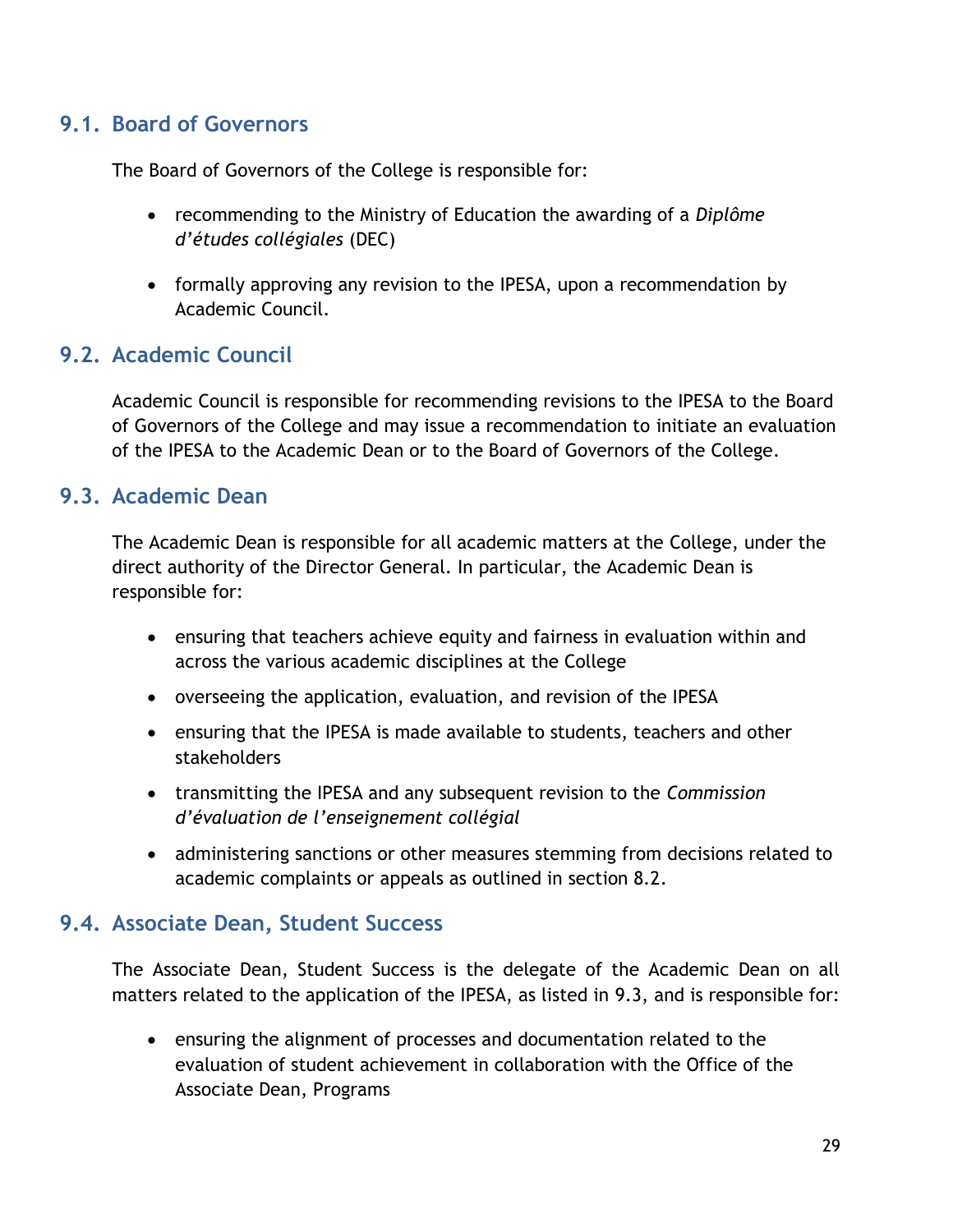- implementing and overseeing appropriate measures to ensure the proper application and dissemination of the IPESA as well as updates following directives and changes in regulations from the Ministry or other bodies
- notifying teachers of prolonged absences and any circumstances that may affect the evaluation of a student's achievement
- administering sanctions in cases of violations of academic integrity
- authorizing an incomplete (IN) and a temporary incomplete (IT)
- determining eligibility for a make-up evaluation when a student has missed a final evaluation.

#### **9.5. Registrar**

<span id="page-30-0"></span>The Registrar is responsible for:

- keeping records of students' final grades
- maintaining students' permanent files in accordance with Ministerial requirements
- preparing, establishing, and posting the final examination schedule
- specifying the deadline for the submission of final grades
- collecting final grades for all courses
- determining the method of internal publication of the final grades
- receiving appeals regarding final grades
- transmitting final grades to the Ministry of Education and preparing the *Bulletin d'études collégiales* (BEC)
- authorizing course dispensations (DI), substitutions (SU), and equivalencies (EQ)
- determining eligibility for the *Diplôme d'études collégiales* (DEC) and submitting the list of graduates first to the Board of Governors for approval and then to the Ministry of Education to request the granting of diplomas.

## **9.6. Department Chair and Curriculum Committees**

<span id="page-30-1"></span>The Department Chair is responsible for ensuring that, with regard to the evaluation of student achievement, students' rights are safeguarded and teachers'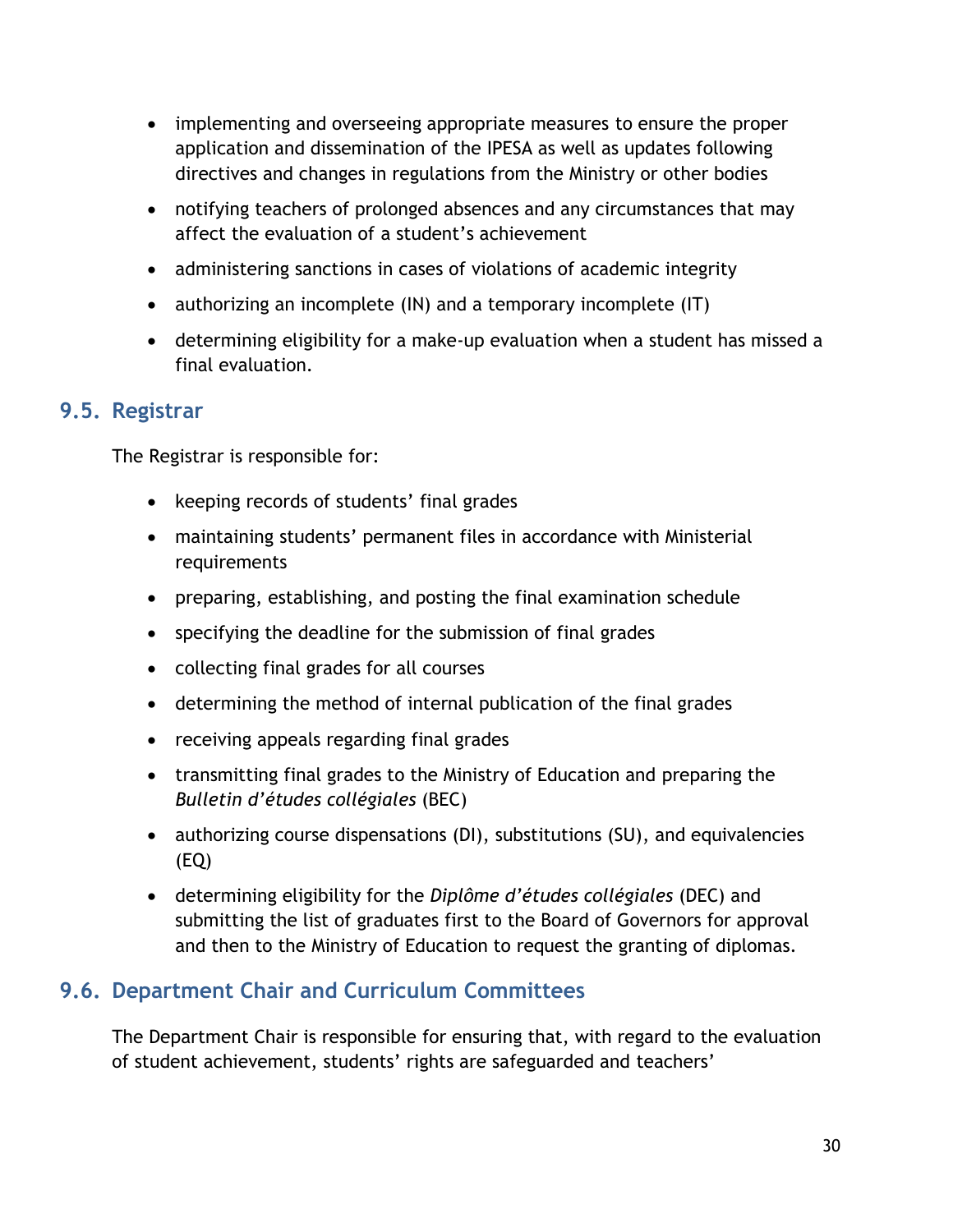responsibilities are fulfilled. In particular, the Department Chair, in consultation with the Curriculum Committee, is responsible for:

- verifying and approving course outlines to ensure that they conform to the IPESA in terms of evaluation matters
- developing tools, which could include departmental rules, to ensure that teachers achieve equity and fairness in evaluation within and across the various academic disciplines of the Department
- ensuring consistency, equity, and fairness in methods of evaluation across courses that meet the same Ministerial objectives
- developing opportunities for exchange between members of their department on student evaluation and other topics related to the IPESA
- monitoring grades for equity and fairness.

## **9.7. Academic Advisors**

<span id="page-31-0"></span>Academic Advisors are responsible for:

- discussing equivalences (EQ), substitutions (SU), dispensations (DI), and withdrawal from courses with students
- monitoring and evaluating students' course proposals and program progression
- assessing academic records to monitor eligibility for a *Diplôme d'études collégiales* (DEC).

# **9.8. Adapted Services Counselor**

<span id="page-31-1"></span>With respect to students with disabilities, the Adapted Services Counselor is responsible for:

- assessing documentation submitted by students with regard to disabilities
- determining appropriate accommodations
- communicating with teachers about accommodations.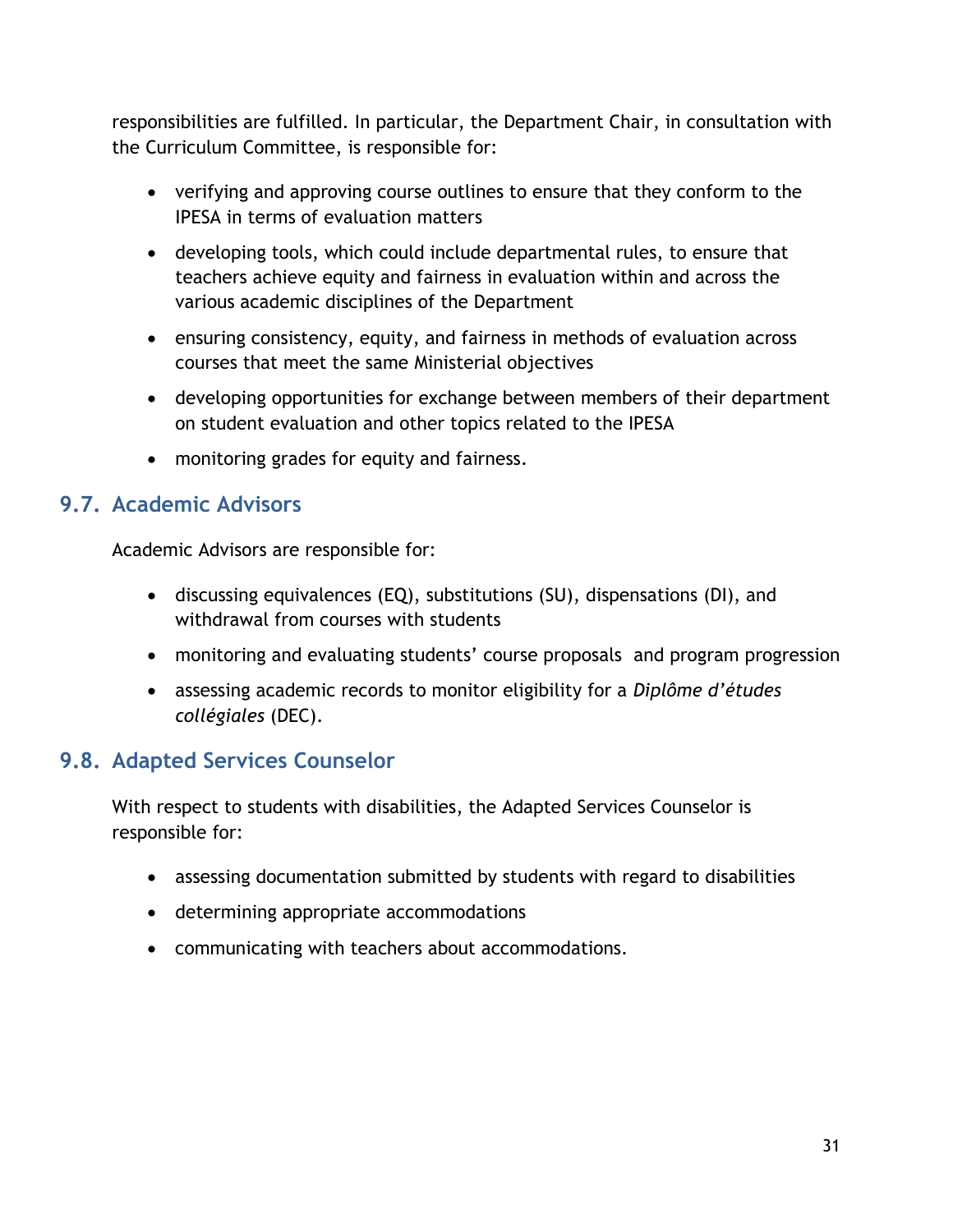## <span id="page-32-0"></span>**10. EVALUATION AND REVISION OF THE IPESA**

#### **10.1. Evaluation of the IPESA**

- <span id="page-32-1"></span>10.1.1. A formal evaluation of the policy will be initiated at least once every five years. An evaluation may be requested by the *Commission d'évaluation de l'enseignement collégial* (CEEC), the Board of Governors, Academic Council, and/or the Academic Dean.
- 10.1.2. The evaluation will be conducted through the Office of the Academic Dean.
- 10.1.3. The evaluation will be based on criteria proposed by the *Commission d'évaluation de l'enseignement collégial* (comprehensiveness, coherence, and relevance).
- 10.1.4. The evaluation may result in a decision to proceed with a revision of the policy, in whole or in part.

#### **10.2. Revision of the IPESA**

- <span id="page-32-2"></span>10.2.1. The Academic Dean is responsible for initiating a revision of the policy following either a recommendation stemming from the evaluation of the policy or in response to requests from the Ministry or the CEEC.
- 10.2.2. Academic Council will recommend the revised policy to the Board of Governors for approval.
- 10.2.3. A copy of the revised policy will be sent to the CEEC upon adoption by the Board of Governors.

#### **11. RELATED POLICIES AND DOCUMENTS**

<span id="page-32-3"></span>The following Marianopolis documents may be useful in further understanding this Policy:

- Code of Student Conduct
- Code of Employee Conduct
- College Calendar
- College Examination Rules
- Educational Services Contract
- Privacy Policy
- Psychological Harassment Policy
- Sexual Violence Policy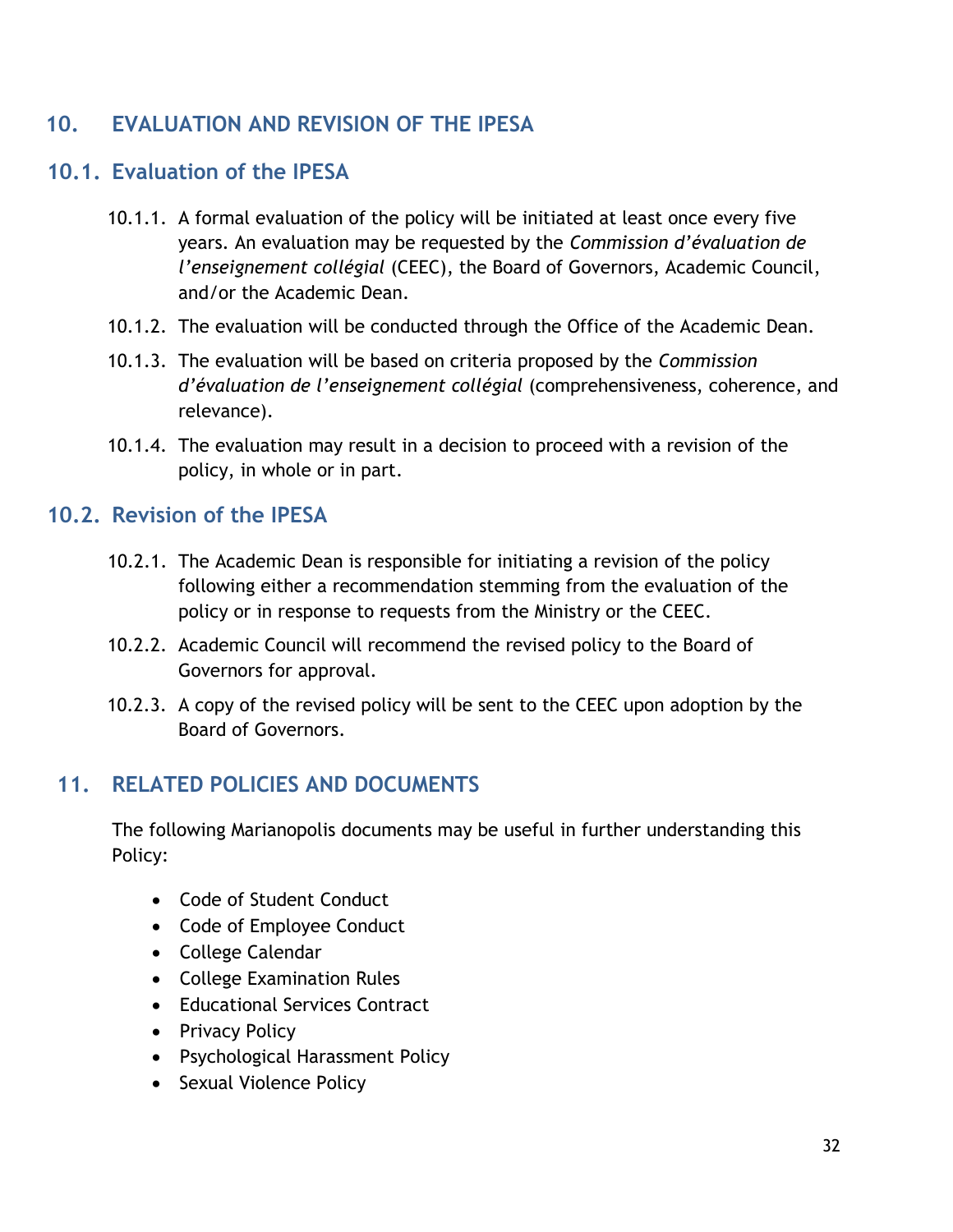# <span id="page-33-0"></span>**12. APPENDICES**

## **12.1. Incomplete: supporting documentation requirements**

<span id="page-33-1"></span>If the reason for requesting the incomplete is related to the student's health, a qualified healthcare provider, as defined in Appendix 12.2, must provide to the College documentation containing the following information:

- the date on which the student became unable to pursue their studies
- the date on which the student will/is expected to be able to continue their studies, or, if it is not possible to determine this, confirmation that this date will be at least three weeks after the onset of the inability
- the date of the diagnosis or the evaluation
- the course(s) concerned (all or only some, i.e. a reduction in workload)
- the healthcare provider's coordinates (name and license number)
- the healthcare provider's signature.

<span id="page-33-2"></span>The precise nature of the diagnosis or evaluation is not required.

## **12.2. Incomplete: list of professionals qualified to provide supporting documentation**

If the incomplete is being requested due to circumstances related to the student's mental health, the documentation must be provided by a member of one of the following professional orders:

- Collège des médecins du Québec (Loi médicale, chap. M-9, art. 31, 2<sup>e</sup>al., para. 1°)
- Ordre des psychologues du Québec (Code des professions, chap. 26, art. 37.1, paragr. 1.2°, b)
- Ordre des conseillers et conseillères d'orientation du Québec; this person must also hold the appropriate training certification (Code des professions, chap. 26, art. 37.1, para. 1.3.1°, b)
- Ordre des infirmières et infirmiers du Quebec; this person must also be authorized to rule on the issue (Loi sur les infirmières et infirmiers, chap. I-8, art. 35, 2 $\text{e}$ al., para. 16 $\text{\degree}$ )

If a College employee has been previously implicated in the student's file as it concerns their mental health (e.g., IIP, a recommendation to consult a healthcare professional), the employee may be consulted and their recommendation taken into consideration when assessing the request.